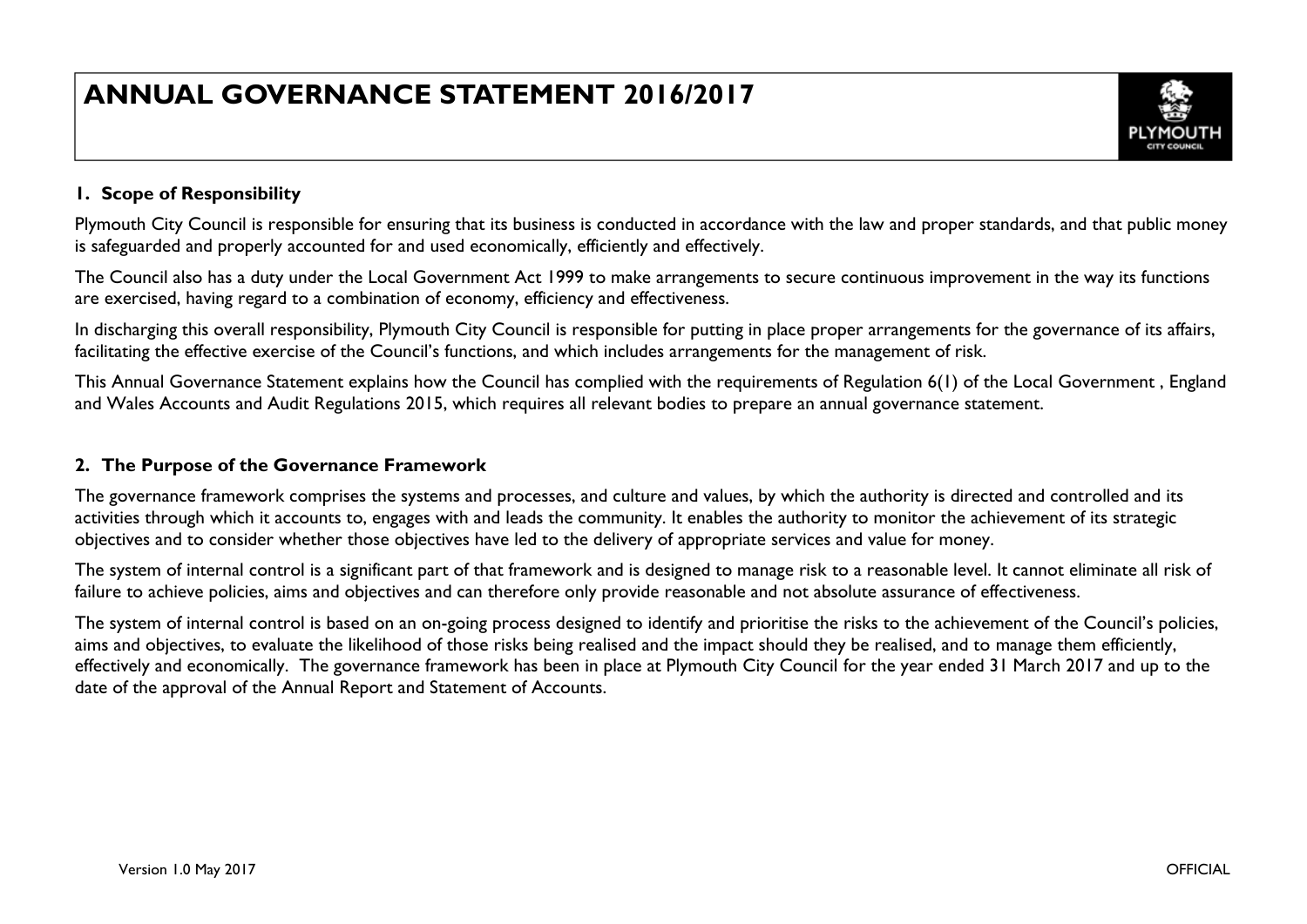# **3. Assurance Cycle**

| Understand                                                                                                                                                                                                                                                                                                                                                                                                                                                                                                     | Plan                                                                                                                                                                                                                                                                                                                              | Do                                                                                                                                                                                                                                                                                                                                                                    | <b>Review</b>                                                                                                                                                                                                                                                                                                                                                                                                                                                                                                 |
|----------------------------------------------------------------------------------------------------------------------------------------------------------------------------------------------------------------------------------------------------------------------------------------------------------------------------------------------------------------------------------------------------------------------------------------------------------------------------------------------------------------|-----------------------------------------------------------------------------------------------------------------------------------------------------------------------------------------------------------------------------------------------------------------------------------------------------------------------------------|-----------------------------------------------------------------------------------------------------------------------------------------------------------------------------------------------------------------------------------------------------------------------------------------------------------------------------------------------------------------------|---------------------------------------------------------------------------------------------------------------------------------------------------------------------------------------------------------------------------------------------------------------------------------------------------------------------------------------------------------------------------------------------------------------------------------------------------------------------------------------------------------------|
| What are we seeking to receive<br>assurances on?                                                                                                                                                                                                                                                                                                                                                                                                                                                               | What sources of assurance do we<br>require?                                                                                                                                                                                                                                                                                       | How we will arrange ourselves to<br>receive adequate assurances?                                                                                                                                                                                                                                                                                                      | How we know that we are<br>effective?                                                                                                                                                                                                                                                                                                                                                                                                                                                                         |
| Delivery against the corporate<br>plan whilst observing the<br>governance framework<br>Management of the Council's key<br>risks<br>Design and effectiveness of<br>internal controls<br>Compliance with laws,<br>regulation, internal policies and<br>procedures<br>Key governance tools are fit for<br>purpose, e.g. the performance<br>management and risk<br>management framework<br>Value for money<br>Direction of travel of previous<br>governance issues<br>Effectiveness of the system of<br>Governance | Internal Audit Annual Plan<br><b>External Audit Annual Plan</b><br>Ofsted and Care Quality<br>Commission<br>Other external agencies<br>Management assurances from<br>active compliance frameworks<br><b>Committees/Internal Boards</b><br>responsible for monitoring and<br>reviewing the systems, processes<br>and documentation | <b>Officer and Member structures</b><br>working together<br>Senior Management Teams<br>$\blacksquare$<br>working closely with Executive<br>Roles<br>Decision-making bodies<br><b>Scrutiny Committees</b><br><b>Audit Committee</b><br>$\blacksquare$<br>Project Boards<br>$\blacksquare$<br>$\blacksquare$<br>Constitution<br><b>Working Groups</b><br>$\blacksquare$ | Review sources of assurance<br>$\blacksquare$<br>identified at the planning phase<br>Review Annual Reports that<br>$\blacksquare$<br>provide further insight such as;<br>scrutiny committee report, audit<br>committee annual report, task<br>and finish groups<br>Ensuring sources of assurances<br>have delivered against their plans<br>at the necessary quality<br>Internal and External Audit<br>Reports<br>Highlight areas of weakness,<br>development and implement<br>action plans<br>Self-assessment |

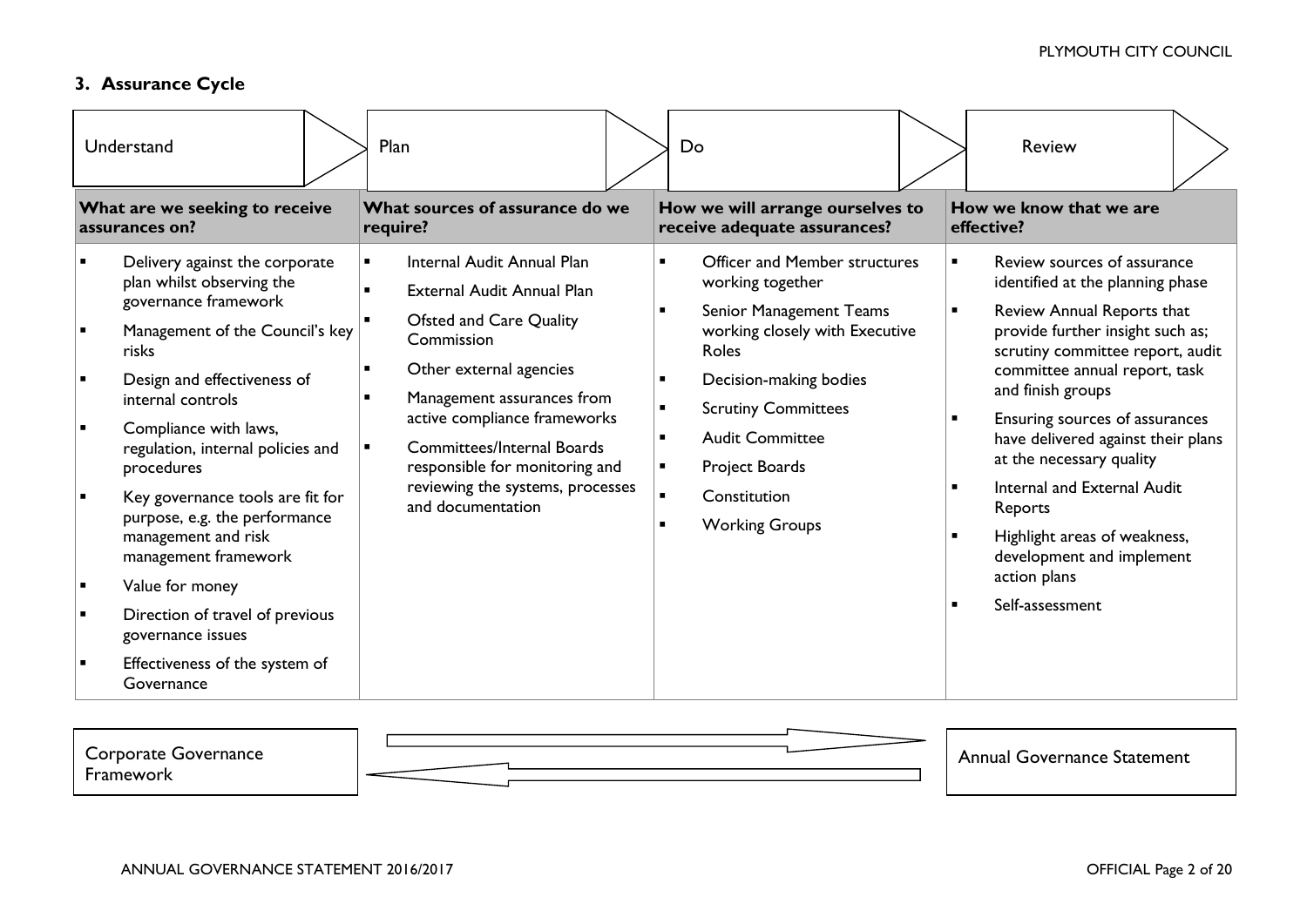# **4. The Governance Framework**

The Council's Corporate Governance Framework is consistent with the principles of the CIPFA/SOLACE 2016 Framework Delivering Good Governance in Local Government. Included within this framework are seven core principles of governance:

| Principle A - Behaving with integrity, demonstrating strong<br>commitment to ethical values, and respecting the rule of law:-                                                                                                                                                                                                                                                                       | <b>Examples of assurances received:-</b>                                                                                                                                                                                                                      |  |
|-----------------------------------------------------------------------------------------------------------------------------------------------------------------------------------------------------------------------------------------------------------------------------------------------------------------------------------------------------------------------------------------------------|---------------------------------------------------------------------------------------------------------------------------------------------------------------------------------------------------------------------------------------------------------------|--|
| Local government organisations are accountable not only for how much they                                                                                                                                                                                                                                                                                                                           | <b>Behaving with integrity</b>                                                                                                                                                                                                                                |  |
| spend, but also how they use the resources under their stewardship. This<br>includes accountability for outputs, both positive and negative, and for the<br>outcomes they have achieved. In addition, they have an overarching<br>responsibility to serve the public interest in adhering to the requirements of<br>legislation and government policies. It is essential that, as a whole, they can | $\blacksquare$<br>Elected Members are collectively responsible for the governance<br>of the Council. Decision making and scrutiny of these decisions<br>has been separated through the executive arrangements<br>introduced by the Local Government Act 2003. |  |
| demonstrate the appropriateness of all their actions and have mechanisms in<br>place to encourage and enforce adherence to ethical values to respect the rule                                                                                                                                                                                                                                       | The Constitution includes a statement on the roles of the<br>$\blacksquare$<br>Executive, Code of Conduct and Scheme of Delegation in place.                                                                                                                  |  |
| of law. Behaviours and actions that demonstrate good governance in practice:-<br><b>Behaving with integrity</b>                                                                                                                                                                                                                                                                                     | $\blacksquare$<br>Statutory Officers are also documented within the Constitution.<br>The Chief Executive (Head of Paid Service) is documented                                                                                                                 |  |
| Ensuring members and officers behave with integrity and lead a culture where acting in the<br>public interest is visibly and consistently demonstrated thereby protecting the reputation of                                                                                                                                                                                                         | within the Constitution and works with Members and Strategic<br>Directors to deliver the council's themes.                                                                                                                                                    |  |
| the organisation.<br>Ensuring members take the lead in establishing specific standard operating principles or<br>values for the organisation and its staff and that they are communicated and understood.                                                                                                                                                                                           | $\blacksquare$<br>Policies, procedures and guides provided on the staffroom<br>intranet page.                                                                                                                                                                 |  |
| These should build on the Seven Principles of Public Life (the Nolan Principles).                                                                                                                                                                                                                                                                                                                   | Demonstrating strong commitment to ethical values                                                                                                                                                                                                             |  |
| Leading by example and using these standard operating principles or values as a framework<br>for decision making and other actions.                                                                                                                                                                                                                                                                 | Arrangements are in place for Members and Officers to register<br>Ξ<br>interest and manage conflicts of interest.                                                                                                                                             |  |
| Demonstrating, communicating and embedding the standard operating principles or values<br>through appropriate policies and processes which are reviewed on a regular basis to ensure<br>that they are operating effectively.                                                                                                                                                                        | $\blacksquare$<br>The Council recognises that good governance is underpinned by<br>shared values demonstrated in the behaviour of its Members,                                                                                                                |  |
| Demonstrating strong commitment to ethical values                                                                                                                                                                                                                                                                                                                                                   | staff and partners.                                                                                                                                                                                                                                           |  |
| Seeking to establish, monitor and maintain the organisation's ethical standards and                                                                                                                                                                                                                                                                                                                 | Equalities Policy in place.                                                                                                                                                                                                                                   |  |
| performance.<br>Underpinning personal behaviours with ethical values and ensuring they permeate all<br>$\blacksquare$<br>aspects of the organisation's culture and operation.                                                                                                                                                                                                                       | The Chief Auditor has overall responsibility for the maintenance<br>٠<br>and operation of the whistleblowing policy. This includes<br>monitoring the policy and maintaining a record of the concerns                                                          |  |
| Developing and maintaining robust policies and procedures which place emphasis on agreed<br>$\blacksquare$<br>ethical values.                                                                                                                                                                                                                                                                       | raised and the outcomes, which will be reported to the audit<br>committee as necessary in an anonymised format.                                                                                                                                               |  |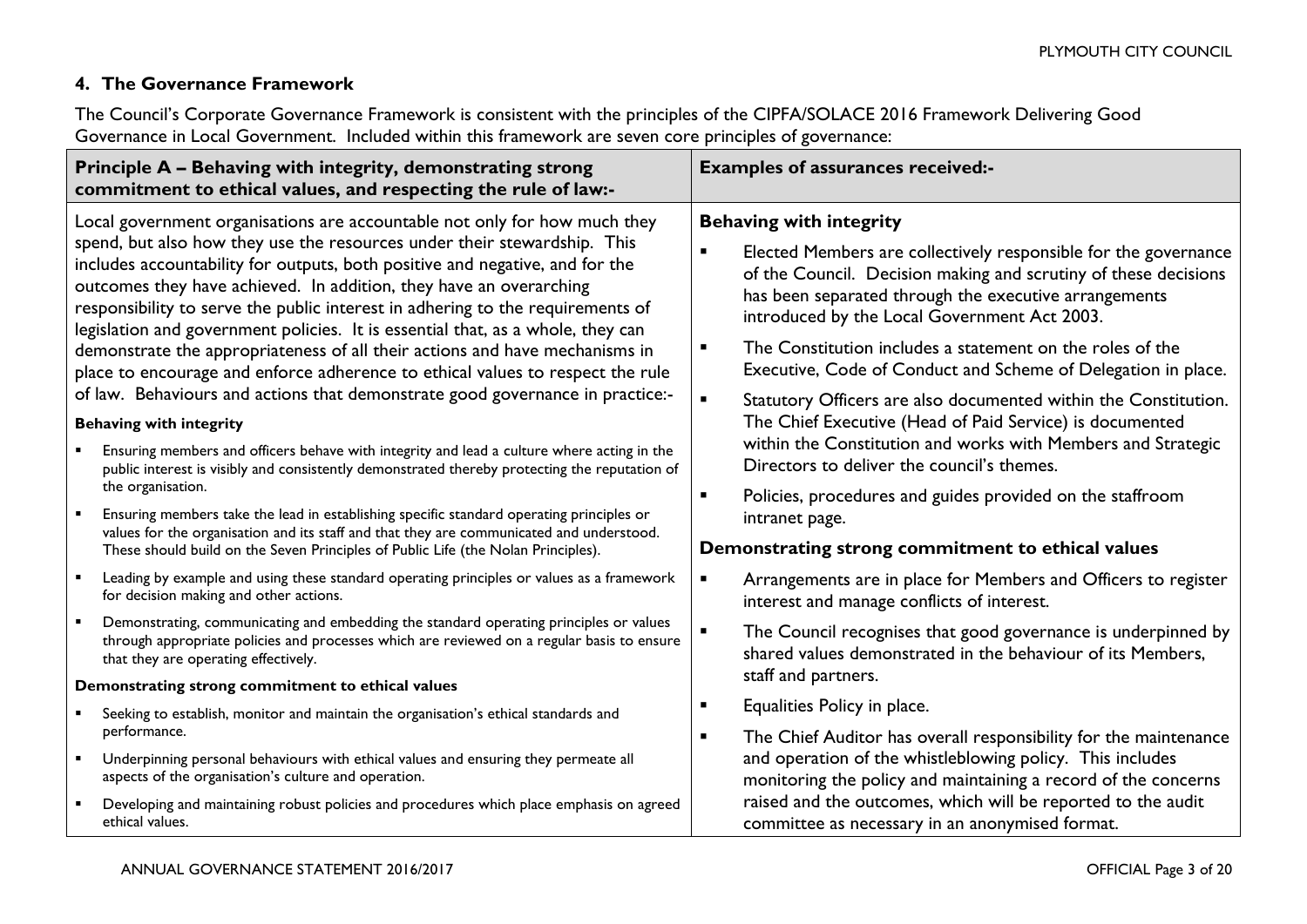| Ensuring that external providers of services on behalf of the organisation are required to<br>act with integrity and in compliance with high ethical standards expected by the<br>organisation.                                                                                                                                                                                                                     | The Members Code of Conduct and Protocol on<br>Member/Officer Relations forms part of the Constitution.                                                                                                                                                                                                                                                                                                                                                                                                                                                                                          |  |
|---------------------------------------------------------------------------------------------------------------------------------------------------------------------------------------------------------------------------------------------------------------------------------------------------------------------------------------------------------------------------------------------------------------------|--------------------------------------------------------------------------------------------------------------------------------------------------------------------------------------------------------------------------------------------------------------------------------------------------------------------------------------------------------------------------------------------------------------------------------------------------------------------------------------------------------------------------------------------------------------------------------------------------|--|
| Respecting the rule of law                                                                                                                                                                                                                                                                                                                                                                                          | Respecting the rule of law                                                                                                                                                                                                                                                                                                                                                                                                                                                                                                                                                                       |  |
| Ensuring members and staff demonstrate a strong commitment to the rule of the law as<br>well as adhering to relevant laws and regulations<br>Creating the conditions to ensure that the statutory officers, other key post holders and                                                                                                                                                                              | The Assistant Director and Head of Legal Services is the<br>Monitoring Officer responsible for ensuring that decisions are<br>made in accordance with the Constitution.                                                                                                                                                                                                                                                                                                                                                                                                                          |  |
| members are able to fulfil their responsibilities in accordance with legislative and regulatory<br>requirements.<br>Striving to optimise the use of the full powers available for the benefit of citizens,<br>communities and other stakeholders.<br>Dealing with breaches of legal and regulatory provisions effectively.<br>$\blacksquare$<br>Ensuring corruption and misuse of power are dealt with effectively. | $\blacksquare$<br>Directors have the primary responsibility for ensuring that<br>decisions are properly made in line with the Scheme of<br>Delegation. Standards of conduct and behaviour expected of<br>Members and Officers exist and are communicated. Training<br>programmes were in operation during the year to support good<br>governance.<br>The Corporate Fraud Team fulfils the Council's statutory<br>п<br>obligation to ensure the protection of public funds and to have<br>an effective system of prevention and detection of fraud and<br>corruption.<br>HR Policy Team in place. |  |
| Principle B - Ensuring openness and comprehensive stakeholder<br>engagement:-                                                                                                                                                                                                                                                                                                                                       | <b>Examples of assurances received:-</b>                                                                                                                                                                                                                                                                                                                                                                                                                                                                                                                                                         |  |
| Local government is run for the public good; organisations therefore should                                                                                                                                                                                                                                                                                                                                         | <b>Openness</b>                                                                                                                                                                                                                                                                                                                                                                                                                                                                                                                                                                                  |  |
| ensure openness in their activities. Clear, trusted channels of communication<br>and consultation should be used to engage effectively with all groups of<br>stakeholders, such as individual citizens and service users, as well as institutional<br>stakeholders. Behaviours and actions that demonstrate good governance in<br>practice:-                                                                        | $\blacksquare$<br>The Council has processes in place to demonstrate that<br>decision makers followed due process, the decisions were<br>properly documented and were taken having regard to all<br>relevant considerations.                                                                                                                                                                                                                                                                                                                                                                      |  |
| <b>Openness</b><br>Ensuring an open culture through demonstrating, documenting and communicating the                                                                                                                                                                                                                                                                                                                | Council staff were invited to give their views on proposals to<br>$\blacksquare$<br>reduce spending in an online survey which the Cabinet used to                                                                                                                                                                                                                                                                                                                                                                                                                                                |  |
| organisation's commitment to openness.                                                                                                                                                                                                                                                                                                                                                                              | help inform decisions.                                                                                                                                                                                                                                                                                                                                                                                                                                                                                                                                                                           |  |
| Making decisions that are open about actions, plans, resource use, forecasts, outputs and<br>$\blacksquare$                                                                                                                                                                                                                                                                                                         | Overview and Scrutiny Annual Report.<br>$\blacksquare$                                                                                                                                                                                                                                                                                                                                                                                                                                                                                                                                           |  |
| outcomes. The presumption is for openness. If that is not the case, a justification for the<br>reasoning for keeping a decision confidential should be provided.                                                                                                                                                                                                                                                    | The Council's Cabinet set out pledges that link to its Corporate<br>$\blacksquare$<br>Plan - progress on delivery is updated on the Council's website                                                                                                                                                                                                                                                                                                                                                                                                                                            |  |

┯

 $\mathbf{r}$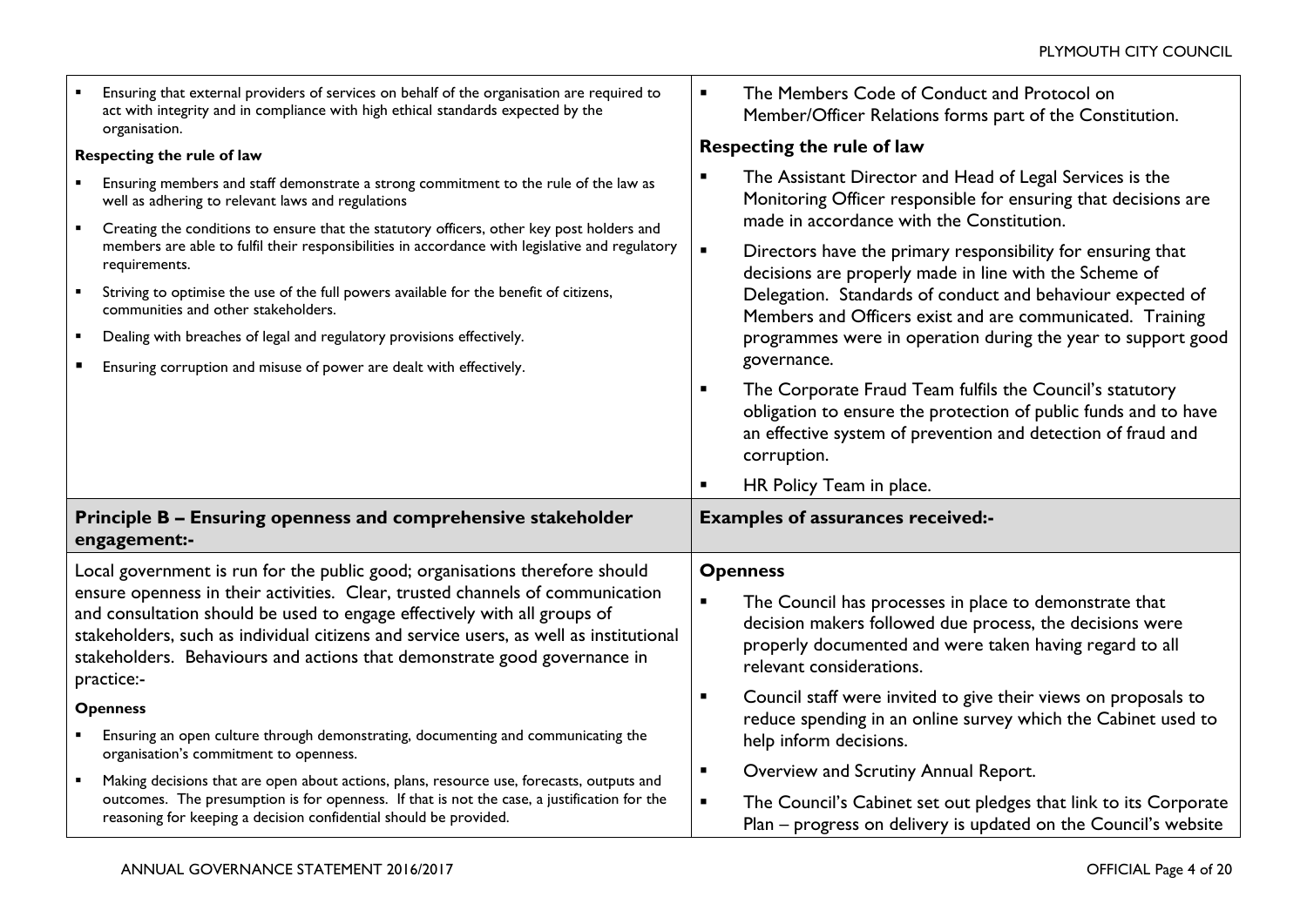- **Providing clear reasoning and evidence for decisions in both public records and** explanations to stakeholders and being explicit about the criteria, rationale and considerations used. In due course, ensuring that the impact and consequences of those decisions are clear.
- Using formal and informal consultation and engagement to determine the most appropriate and effective interventions/courses of action.

### **Engaging comprehensively with institutional stakeholders**

- Effectively engaging with institutional stakeholders to ensure that the purpose, objectives and intended outcomes for each stakeholder relationship are clear so that outcomes are achieved successfully and sustainably.
- Developing formal and informal partnerships to allow for resources to be used more efficiently and outcomes achieved more effectively.
- **Ensuring that partnerships are based on:** 
	- Trust
	- a shared commitment to change
	- a culture that promotes and accepts challenge among partners and that the added value of partnership working is explicit.

### **Engaging stakeholders effectively, including individual citizens and service users**

- Establishing a clear policy on the type of issues that the organisation will meaningfully consult with or involve individual citizens, service users and other stakeholders to ensure that service (or other) provision is contributing towards the achievement of intended outcomes.
- Ensuring that communication methods are effective and members and officers are clear about their roles with regard to community engagement.
- Encouraging, collecting and evaluating the views and experiences of communities, citizens, service users and organisations of different backgrounds including reference to future needs.
- Implementing effective feedback mechanisms in order to demonstrate how their views have been taken into account.
- **Balancing feedback from more stakeholder groups with other stakeholder groups to ensure** inclusivity.
- **Taking account of the interests of future generations of tax payers and service users.**

as they are delivered.

# **Engaging comprehensively with institutional stakeholders**

- **EXECUTE:** Staffroom Page on Intranet
- **Regular Team meetings**
- Annual and regular staff performance discussions take place to enable line managers to help individuals see the connection between their contribution and the wider goals of the organisation and city.
- **Plymouth City Council and NHS Northern Eastern and** Western Devon Clinical Commissioning Group (NEW Devon CCG) integrated commissioning strategies.
- **The Children and Young People's Plan (CYPP) is a strategic** framework and describes the joint agency approach in the local authority area for services to children and young people, and sets out the vision and key priorities agreed by those agencies in helping children and young people to achieve the best outcome.
- **The South West Devon Waste Partnership holds quarterly** committee meetings, which rotate around the three areas of Plymouth, Devon and Torbay.
- **The Heart of the South West Local Enterprise Partnership** (HotSW LEP) was formed under the leadership of the private sector, supported by the local authorities from Devon, Plymouth, Somerset and Torbay, to create a powerful economic alliance.

# **Engaging stakeholders effectively, including individual citizens and service users**

 The 'Framework for Working with Citizens and Communities' has been adopted as an approach to be taken by the Council, and was developed with input from the Plymouth Fairness Commission.

**EXECOMMITTEE MOST COMMITTEE MOST CONTRACT PROPERTY MOST COMMITTEE MOST CONTRACT PROPERTY MOST CONTRACT PROPERTY**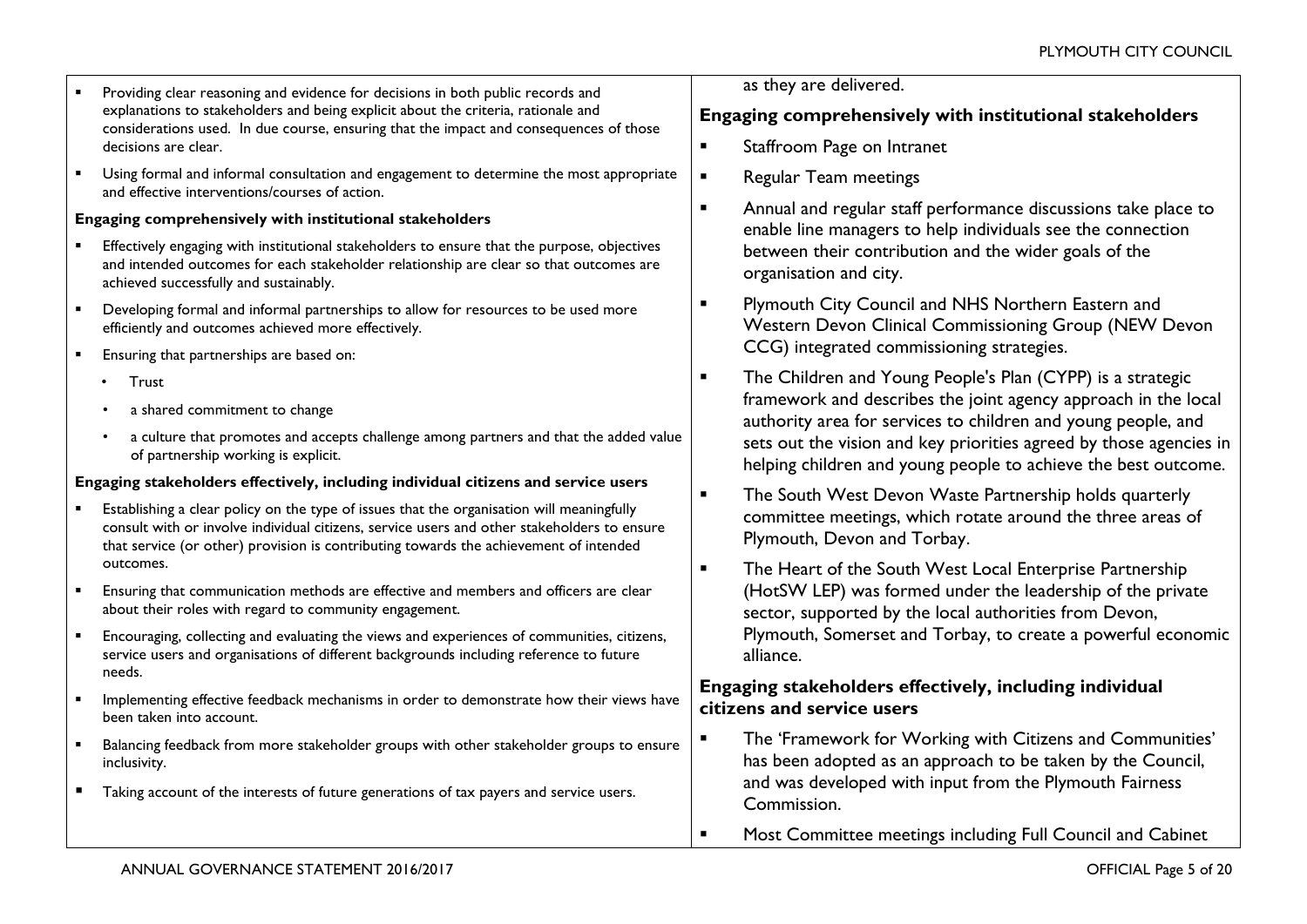|                                                                                                                                                                                                                                                                                                                                                   | are webcast as part of our drive to make our decision making<br>more open and transparent.                                                                                                                              |
|---------------------------------------------------------------------------------------------------------------------------------------------------------------------------------------------------------------------------------------------------------------------------------------------------------------------------------------------------|-------------------------------------------------------------------------------------------------------------------------------------------------------------------------------------------------------------------------|
|                                                                                                                                                                                                                                                                                                                                                   | The Plymouth & South West Devon Joint Local Plan early<br>$\blacksquare$<br>engagement processes and many different ways to capture<br>people's views and opinions across the City                                      |
|                                                                                                                                                                                                                                                                                                                                                   | $\blacksquare$<br>The Health and Wellbeing Board framework has been informed<br>by engaging with the public through surveys and visiting<br>communities.                                                                |
|                                                                                                                                                                                                                                                                                                                                                   | Plymouth residents were asked to give their views about plans<br>$\blacksquare$<br>to address budget shortfall in the Big Decisions survey.                                                                             |
|                                                                                                                                                                                                                                                                                                                                                   | There is a formal process for corporate complaints as well as<br>$\blacksquare$<br>Children's and Adults Statutory complaints.                                                                                          |
|                                                                                                                                                                                                                                                                                                                                                   | Feedback and complaint web pages.<br>$\blacksquare$                                                                                                                                                                     |
| Principle C - Defining outcomes in terms of sustainable economic,<br>social and environmental benefits:-                                                                                                                                                                                                                                          | <b>Examples of assurances received:-</b>                                                                                                                                                                                |
|                                                                                                                                                                                                                                                                                                                                                   |                                                                                                                                                                                                                         |
| The long-term nature and impact of many of local government's responsibilities                                                                                                                                                                                                                                                                    | <b>Defining outcomes</b>                                                                                                                                                                                                |
| mean that it should define and plan outcomes and that these should be<br>sustainable. Decisions should further the authority's purpose, contribute to<br>intended benefits and outcomes, and remain within the limits of authority and                                                                                                            | $\blacksquare$<br>Members, working with officers, have developed a clear vision<br>of their purpose and intended outcomes for citizens and service<br>users.                                                            |
| resources. Input from all groups of stakeholders, including citizens, service<br>users, and institutional stakeholders, is vital to the success of this process and in<br>balancing competing demands when determining priorities for the finite<br>resources available. Behaviours and actions that demonstrate good governance<br>in practice:- | The Medium Term Financial Strategy (MTFS) sets out how the<br>Ξ<br>Council will finance the priorities for the Council, having regard<br>to the Plymouth & South West Devon Joint Local Plan and the<br>Corporate Plan. |
| <b>Defining outcomes</b>                                                                                                                                                                                                                                                                                                                          | Corporate Risk & Opportunity Management framework in<br>$\blacksquare$                                                                                                                                                  |
| Having a clear vision which is an agreed formal statement of the organisation's purpose and                                                                                                                                                                                                                                                       | place.                                                                                                                                                                                                                  |
| intended outcomes containing appropriate performance indicators, which provides the<br>basis for the organisation's overall strategy, planning and other decisions.                                                                                                                                                                               | The Plymouth & South West Devon Joint Local Plan which<br>$\blacksquare$<br>looks ahead to 2031.                                                                                                                        |
| Specifying the intended impact on, or changes for, stakeholders including citizens and<br>service users. It could be immediately or over the course of a year or longer.<br>Delivering defined outcomes on a sustainable basis within the resources that will be                                                                                  | The Corporate Plan 2016/19 sets out the administration's vision<br>$\blacksquare$<br>for the next three years.                                                                                                          |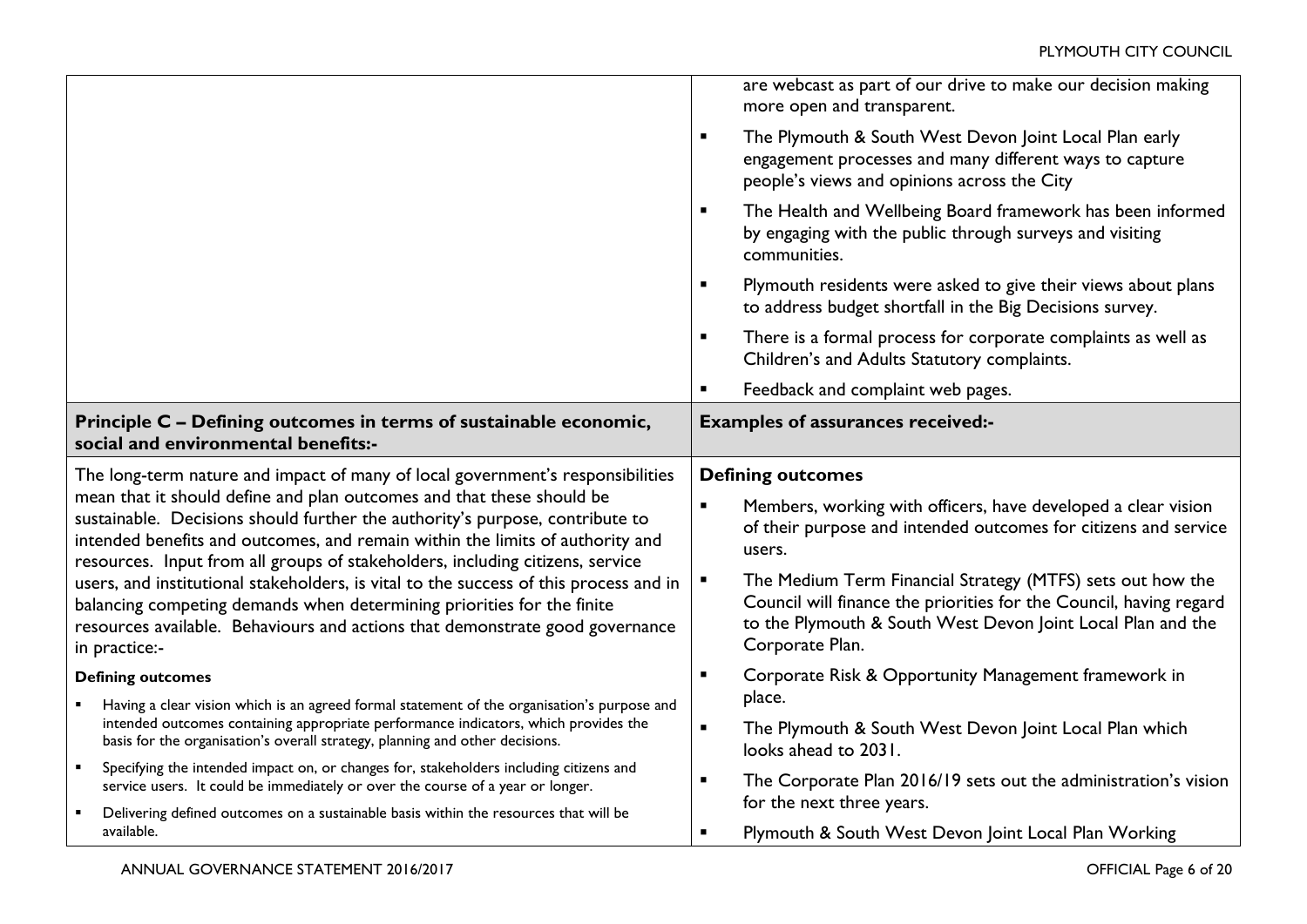| Identifying and managing risks to the achievement of outcomes.<br>Managing service user's expectations effectively with regard to determining priorities and<br>making the best use of the resources available.<br>Sustainable economic, social and environmental benefits                                                                                                                                                                                                                                                                                                                                                                                                                                                                                            | Group.<br>Housing Needs Working Group.<br>п<br>Corporate Parenting Working Group.<br>$\blacksquare$<br>Constitution, Civic and Member Development Working Group.<br>$\blacksquare$                                                                                                                                                                                                                                                                                                                                                                                                                                                                                                                                                                                                                                                                |
|-----------------------------------------------------------------------------------------------------------------------------------------------------------------------------------------------------------------------------------------------------------------------------------------------------------------------------------------------------------------------------------------------------------------------------------------------------------------------------------------------------------------------------------------------------------------------------------------------------------------------------------------------------------------------------------------------------------------------------------------------------------------------|---------------------------------------------------------------------------------------------------------------------------------------------------------------------------------------------------------------------------------------------------------------------------------------------------------------------------------------------------------------------------------------------------------------------------------------------------------------------------------------------------------------------------------------------------------------------------------------------------------------------------------------------------------------------------------------------------------------------------------------------------------------------------------------------------------------------------------------------------|
| Considering and balancing the combined economic, social and environmental impact of<br>policies, plans and decisions when taking decisions about service provision.<br>$\blacksquare$<br>Taking a longer-term view with regard to decision making, taking account of risk and acting<br>transparently where there are potential conflicts between the organisation's intended<br>outcomes and short-term factors such as the political cycle or financial constraints.<br>Determining the wider public interest associated with balancing conflicting interests<br>between achieving the various economic, social and environmental benefits, through<br>consultation where possible, in order to ensure appropriate trade-offs.<br>Ensuring fair access to services. | <b>Transformation Advisory Group.</b><br>$\blacksquare$<br>Child Poverty Working Group.<br>$\blacksquare$<br>Leaving the EU Working Group.<br>$\blacksquare$<br>Sustainable economic, social and environmental benefits<br>The Council has commissioned a local voluntary and community<br>$\blacksquare$<br>provider to facilitate and support the development of time<br>banks.<br>Plymouth libraries have been commissioned to provide health<br>п<br>and social care information hubs.<br>Quality Assurance Improvement Team (QAIT) working with<br>$\blacksquare$<br>'Healthwatch' Plymouth in order to gain independent feedback<br>from residents and relatives of care homes.<br>Extended opening hours at the First Stop Shop in New George<br>$\blacksquare$<br>Street, Register Office, four main libraries and the Contact<br>Centre. |
| Principle D - Determining the interventions necessary to optimise<br>the achievement of the intended outcomes:-                                                                                                                                                                                                                                                                                                                                                                                                                                                                                                                                                                                                                                                       | <b>Examples of assurances received:-</b>                                                                                                                                                                                                                                                                                                                                                                                                                                                                                                                                                                                                                                                                                                                                                                                                          |
| Local government achieves its intended outcomes by providing a mixture of<br>legal, regulatory, and practical interventions. Determining the right mix of these<br>courses of action is a critically important strategic choice that local government<br>has to make to ensure intended outcomes are achieved. They need robust<br>decision-making mechanisms to ensure that their defined outcomes can be<br>achieved in a way that provides the best trade-off between various types of<br>resource inputs while still enabling effective and efficient operations. Decisions<br>made need to be reviewed continually to ensure that achievement of outcomes<br>is optimised. Behaviours and actions that demonstrate good governance in                            | <b>Determining interventions</b><br>$\blacksquare$<br>Alternative options considered and rejected section within<br><b>Committee Reports.</b><br>The work of scrutiny in Plymouth is coordinated by Scrutiny<br>$\blacksquare$<br>Committees. To ensure that scrutiny is an independent<br>process, this board has cross party representation and is chaired<br>by a member from a different political group to the Leader of<br>the Council                                                                                                                                                                                                                                                                                                                                                                                                      |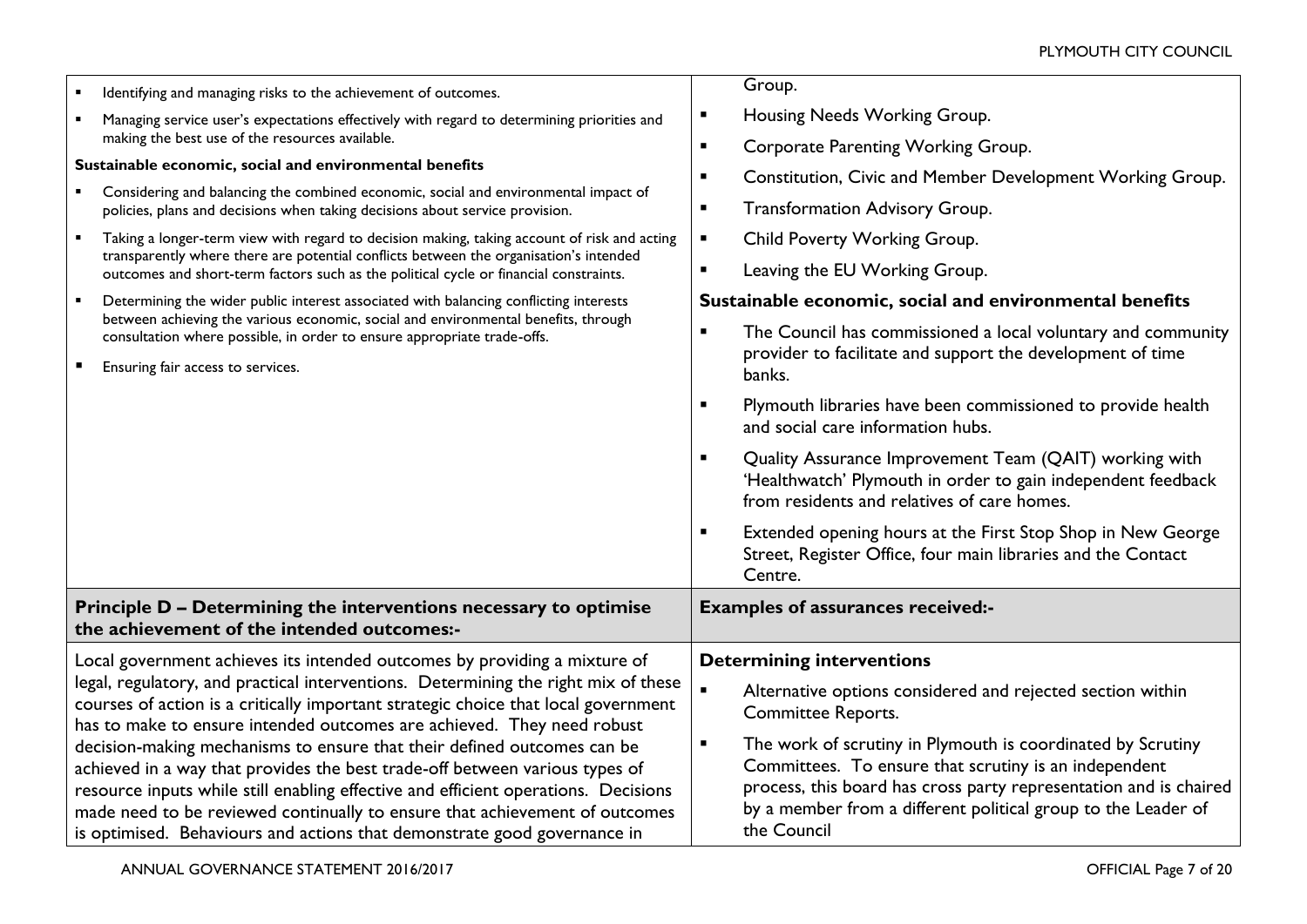### practice:-

#### **Determining interventions**

- Ensuring decision makers receive objective and rigorous analysis of a variety of options indicating how intended outcomes would be achieved and including the risks associated with those options. Therefore ensuring best value is achieved however services are provided.
- Consider feedback from citizens and service users when making decisions about service improvements or where services are no longer required in order to prioritise competing demands within limited resources available including people, skills and assets and bearing in mind future impacts.

#### **Planning interventions**

- Establishing and implementing robust planning and control cycles that cover strategic and operational plans, priorities and targets.
- **Engaging with internal and external stakeholders in determining how services and other** courses of action should be planned and delivered.
- Considering and monitoring risks facing each partner when working collaboratively including shared risks.
- Ensuring arrangements are flexible and agile so that the mechanisms for delivering outputs can be adapted to changing circumstances.
- Establishing appropriate key performance indicators (KPIs) as part of the planning process in order to identify how the performance of services and projects is to be measured.
- Ensuring capacity exists to generate the information required to review service quality regularly.
- Preparing budgets in accordance with organisational objectives, strategies and the medium term financial plan.
- **Informing medium and long term resource planning by drawing up realistic estimates of** revenues and capital expenditure aimed at developing a sustainable funding strategy.

#### **Optimising achievement of intended outcomes**

- Ensuring the medium term financial strategy integrates and balances service priorities, affordability and other resource constraints.
- Ensuring the budgeting process is all-inclusive, taking into account the full cost of operations over the medium and longer term.
- Ensuring the medium term financial strategy sets the context for ongoing decisions on significant delivery issues of responses to changes in the external environment that may
- **E** 'Have your say' promotions
- **EXECUSTOMER COMMENTS PROCEDURE**
- **Plymouth & South West Devon Joint Local Plan Facebook page.**
- **Planning eNewsletter.**

# **Planning interventions**

- **Plymouth City Council/NEW Devon CCG joint risk register.**
- **EXECUTE:** Risk & Opportunity Management Strategy and Policy in place.
- **EXECOLLA** Collaborative working with community and voluntary sector to develop funding bids drawing in external funding to the City.
- **EXECOMPLA** Complaints process is managed and tracked and enables regular reporting on performance to senior management.
- **EXECO** Corporate Plan Performance Framework

# **Optimising achievement of intended outcomes**

- **The Medium Term Financial Strategy (MTFS) sets out how we** finance the priorities for the Council, having regard to the Plymouth Plan, the Corporate Plan and the uncertainties around a number of issues including the level of reductions in future funding from Central Government and the consequent changes required of the Council.
- **The Wider Devon Sustainability and Transformation Plan sets** out ambitious plans to improve health and care services for people across Devon in a way that is clinically and financially sustainable. Health and care organisations as well as Local Authorities across Devon have been working together to create the shared five-year vision to meet the increasing health and care needs of the population.
- **Plymouth and South West Devon Joint Local Plan which will** cover Plymouth City, South Hams District and West Devon Borough. The plan brings together work that has already been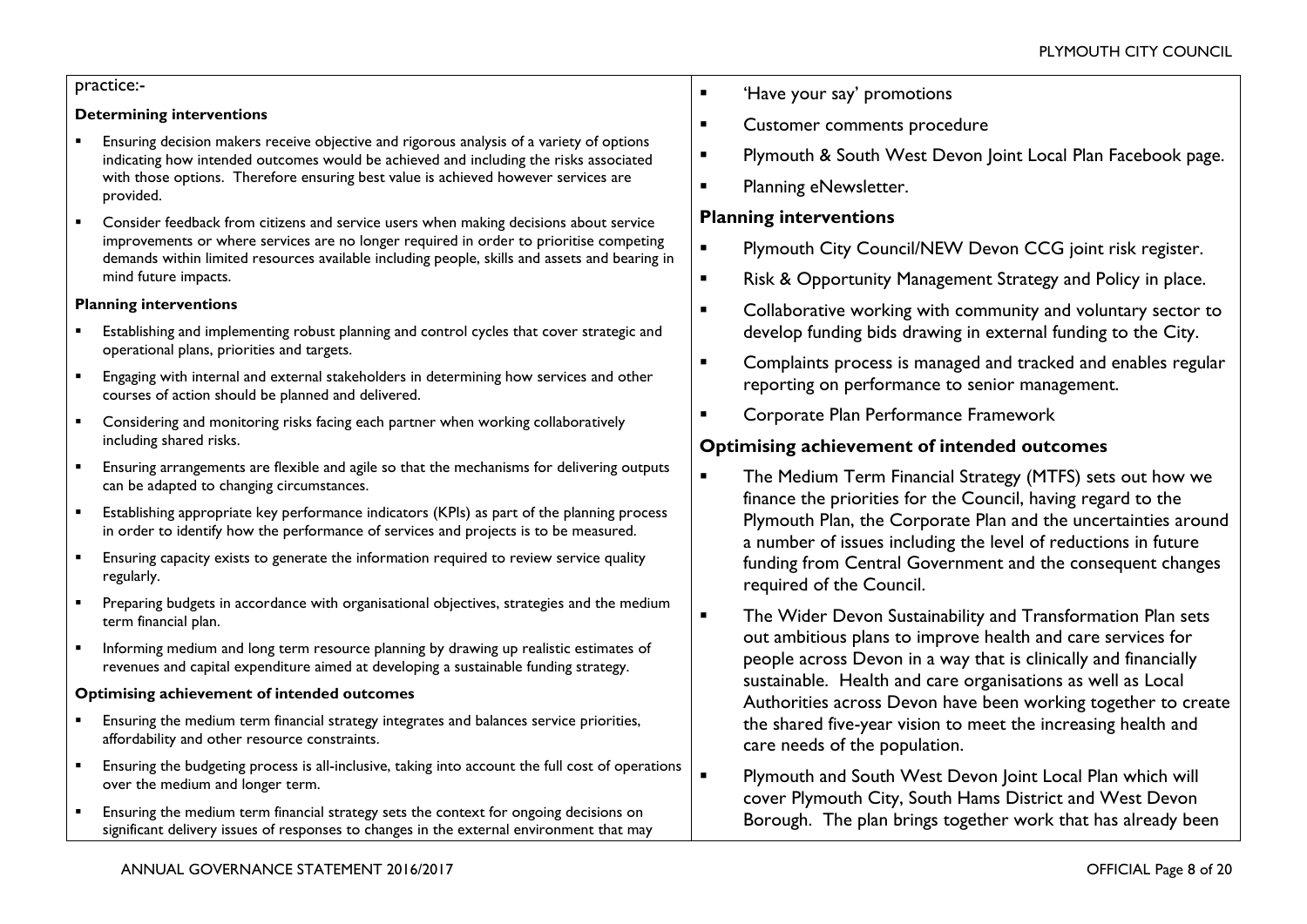|                                                                                                                                                                                                                                                                                                  | arise during the budgetary period in order for outcomes to be achieved while optimising<br>resource usage.<br>Ensuring the achievement of 'social value' through service planning and commissioning.                                               | $\blacksquare$ | carried out separately by the three councils on the Plymouth<br>Plan, South Ham's 'Our Plan' and West Devon's 'Our Plan'. The<br>three plans will be integrated to create a single strategy.<br>Plymouth City Centre Master plan. |
|--------------------------------------------------------------------------------------------------------------------------------------------------------------------------------------------------------------------------------------------------------------------------------------------------|----------------------------------------------------------------------------------------------------------------------------------------------------------------------------------------------------------------------------------------------------|----------------|-----------------------------------------------------------------------------------------------------------------------------------------------------------------------------------------------------------------------------------|
|                                                                                                                                                                                                                                                                                                  | Principle E - Developing the entity's capacity, including the capability                                                                                                                                                                           | ٠              | Plymouth Waterfront Master Plan.<br><b>Examples of assurances received:-</b>                                                                                                                                                      |
|                                                                                                                                                                                                                                                                                                  | of its leadership and the individuals within it:-                                                                                                                                                                                                  |                |                                                                                                                                                                                                                                   |
|                                                                                                                                                                                                                                                                                                  | Local government needs appropriate structures and leadership, as well as                                                                                                                                                                           |                | Developing the entity's capacity                                                                                                                                                                                                  |
|                                                                                                                                                                                                                                                                                                  | people with the right skills, appropriate qualifications and mind set, to operate<br>efficiently and effectively and achieve their intended outcomes within the<br>specified periods. A local government organisation must ensure that it has both | $\blacksquare$ | We sold the Civic Centre and moved into more cost-effective<br>accommodation.                                                                                                                                                     |
|                                                                                                                                                                                                                                                                                                  | the capacity to fulfil its own mandate and to make certain that there are policies                                                                                                                                                                 |                | Benchmarking undertaken.                                                                                                                                                                                                          |
| in place to guarantee that its management has the operational capacity for the<br>organisation as a whole. Because both individuals and the environment in which                                                                                                                                 |                                                                                                                                                                                                                                                    |                | There is an annual process to review and agree the Pay Policy in<br>accordance with the Localism Act Section 38(1).                                                                                                               |
|                                                                                                                                                                                                                                                                                                  | an authority operates will change over time, there will be a continuous need to<br>develop its capacity as well as the skills and experience of the leadership of                                                                                  | $\blacksquare$ | <b>Internal/External Audits</b>                                                                                                                                                                                                   |
| individual staff members. Leadership in local government entities is<br>strengthened by the participation of people with many different types of<br>backgrounds, reflecting the structure and diversity of communities. Behaviours<br>and actions that demonstrate good governance in practice:- |                                                                                                                                                                                                                                                    | $\blacksquare$ | <b>Local Assurance Test</b>                                                                                                                                                                                                       |
|                                                                                                                                                                                                                                                                                                  |                                                                                                                                                                                                                                                    | $\blacksquare$ | The Council actively engages in partnership working to help<br>deliver priorities - Partners and Partnerships are listed on the<br>Council website.                                                                               |
| Developing the entity's capacity                                                                                                                                                                                                                                                                 |                                                                                                                                                                                                                                                    | $\blacksquare$ | All services are being thoroughly reviewed and modernised,                                                                                                                                                                        |
|                                                                                                                                                                                                                                                                                                  | Reviewing operations, performance use of assets on a regular basis to ensure their<br>continuing effectiveness.                                                                                                                                    |                | looking for efficiency savings.                                                                                                                                                                                                   |
| $\blacksquare$                                                                                                                                                                                                                                                                                   | Improving resource use through appropriate application of techniques such as<br>benchmarking and other options in order to determine how the authority's resources are                                                                             |                | Developing the capability of the entity's leadership and other<br>individuals                                                                                                                                                     |
|                                                                                                                                                                                                                                                                                                  | allocated so that outcomes are achieved effectively and efficiently.                                                                                                                                                                               | $\blacksquare$ | Our People Strategy 2016-2020.                                                                                                                                                                                                    |
|                                                                                                                                                                                                                                                                                                  | Recognising the benefits of partnerships and collaborative working where added value can<br>be achieved.                                                                                                                                           | $\blacksquare$ | Annual staff survey undertaken to gauge employee satisfaction                                                                                                                                                                     |
|                                                                                                                                                                                                                                                                                                  | Developing and maintaining an effective workforce plan to enhance the strategic allocation<br>of resources.                                                                                                                                        |                | and assist in improving the organisation for employees as a place<br>to work and consequently improve how the organisation                                                                                                        |
| Developing the capability of the entity's leadership and other individuals                                                                                                                                                                                                                       |                                                                                                                                                                                                                                                    |                | performs.                                                                                                                                                                                                                         |
|                                                                                                                                                                                                                                                                                                  | Developing protocols to ensure that elected and appointed leaders negotiate with each<br>other regarding their respective roles early on in the relationship and that a shared                                                                     |                | Annual staff 'Star' awards.                                                                                                                                                                                                       |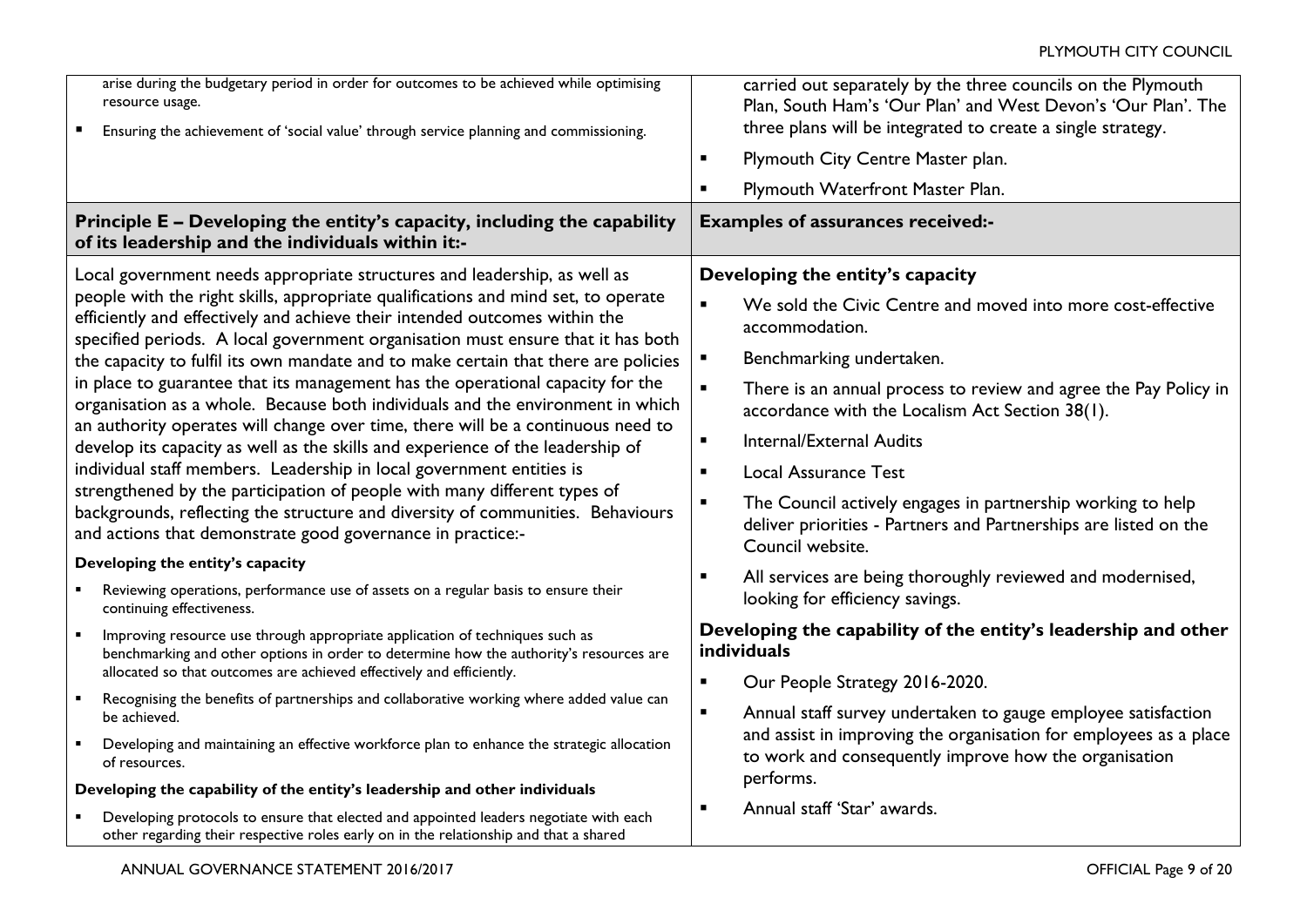| п                                                                                                                                                                                                                                                                                                                                                                                                                                                                             | understanding of roles and objectives is maintained.<br>Publishing a statement that specifies the type of decisions that are delegated and those<br>reserved for the collective decision making of the governing body.<br>Ensuring the leader and the chief executive have clearly defined and distinctive leadership<br>roles within a structure whereby the chief executive leads the authority in implementing<br>strategy and managing the delivery of services and other outputs set by members and each<br>provides a check and a balance for each other's authority.<br>Developing the capabilities of members and senior management to achieve effective shared<br>leadership and to enable the organisation to respond successfully to changing legal and<br>policy demands as well as economic, political and environmental changes and risks by;<br>Ensuring members and staff have access to appropriate skills, knowledge, resources and<br>support to fulfil their roles and responsibilities and ensuring that they are able to<br>update their knowledge on a continuing basis.<br>Ensuring members and officers have the appropriate skills, knowledge, resources and<br>support to fulfil their roles and responsibilities and ensuring that they are able to<br>update their knowledge on a continuing basis.<br>Ensuring personal, organisational and system wide development through shared<br>learning, including lessons learned from governance weaknesses both internal and<br>external.<br>Ensuring that there are structures in place to encourage public participation.<br>Taking steps to consider the leadership's own effectiveness and ensuring leaders are open<br>to constructive feedback from peer review and inspections.<br>Holding staff to account through regular performance reviews which take account of<br>training or development needs.<br>Ensuring arrangements are in place to maintain the health and wellbeing of the workforce | Six council-wide workforce development priorities -<br>$\blacksquare$<br>management development; commercial finance; political<br>awareness; customer focus; ICT and projects.<br>£1m investment in workforce capability for 2016/17.<br>$\blacksquare$<br>Induction training is carried out for new Members and<br>$\blacksquare$<br>employees.<br>eLearning training is utilized.<br>٠<br>Councillor training programme.<br>$\blacksquare$<br>Apprenticeship Programme in place.<br>$\blacksquare$ |
|-------------------------------------------------------------------------------------------------------------------------------------------------------------------------------------------------------------------------------------------------------------------------------------------------------------------------------------------------------------------------------------------------------------------------------------------------------------------------------|------------------------------------------------------------------------------------------------------------------------------------------------------------------------------------------------------------------------------------------------------------------------------------------------------------------------------------------------------------------------------------------------------------------------------------------------------------------------------------------------------------------------------------------------------------------------------------------------------------------------------------------------------------------------------------------------------------------------------------------------------------------------------------------------------------------------------------------------------------------------------------------------------------------------------------------------------------------------------------------------------------------------------------------------------------------------------------------------------------------------------------------------------------------------------------------------------------------------------------------------------------------------------------------------------------------------------------------------------------------------------------------------------------------------------------------------------------------------------------------------------------------------------------------------------------------------------------------------------------------------------------------------------------------------------------------------------------------------------------------------------------------------------------------------------------------------------------------------------------------------------------------------------------------------------------------------------------------------------------|------------------------------------------------------------------------------------------------------------------------------------------------------------------------------------------------------------------------------------------------------------------------------------------------------------------------------------------------------------------------------------------------------------------------------------------------------------------------------------------------------|
|                                                                                                                                                                                                                                                                                                                                                                                                                                                                               | and support individuals in maintaining their own physical and mental wellbeing.                                                                                                                                                                                                                                                                                                                                                                                                                                                                                                                                                                                                                                                                                                                                                                                                                                                                                                                                                                                                                                                                                                                                                                                                                                                                                                                                                                                                                                                                                                                                                                                                                                                                                                                                                                                                                                                                                                    |                                                                                                                                                                                                                                                                                                                                                                                                                                                                                                      |
| Principle F - Managing risks and performance through robust internal<br>control and strong public financial management:-                                                                                                                                                                                                                                                                                                                                                      |                                                                                                                                                                                                                                                                                                                                                                                                                                                                                                                                                                                                                                                                                                                                                                                                                                                                                                                                                                                                                                                                                                                                                                                                                                                                                                                                                                                                                                                                                                                                                                                                                                                                                                                                                                                                                                                                                                                                                                                    | <b>Examples of assurances received:-</b>                                                                                                                                                                                                                                                                                                                                                                                                                                                             |
| Local government needs to ensure that the organisation and governance<br>structures that it oversees have implemented, and can sustain, an effective<br>performance management system that facilitates effective and efficient delivery<br>of planned services. Risk management and internal control are important and<br>integral parts of a performance management system and crucial to the<br>achievement of outcomes. Risk should be considered and addressed as part of |                                                                                                                                                                                                                                                                                                                                                                                                                                                                                                                                                                                                                                                                                                                                                                                                                                                                                                                                                                                                                                                                                                                                                                                                                                                                                                                                                                                                                                                                                                                                                                                                                                                                                                                                                                                                                                                                                                                                                                                    | <b>Managing risk</b><br>Risk and Opportunity Management Strategy - risks are<br>$\blacksquare$                                                                                                                                                                                                                                                                                                                                                                                                       |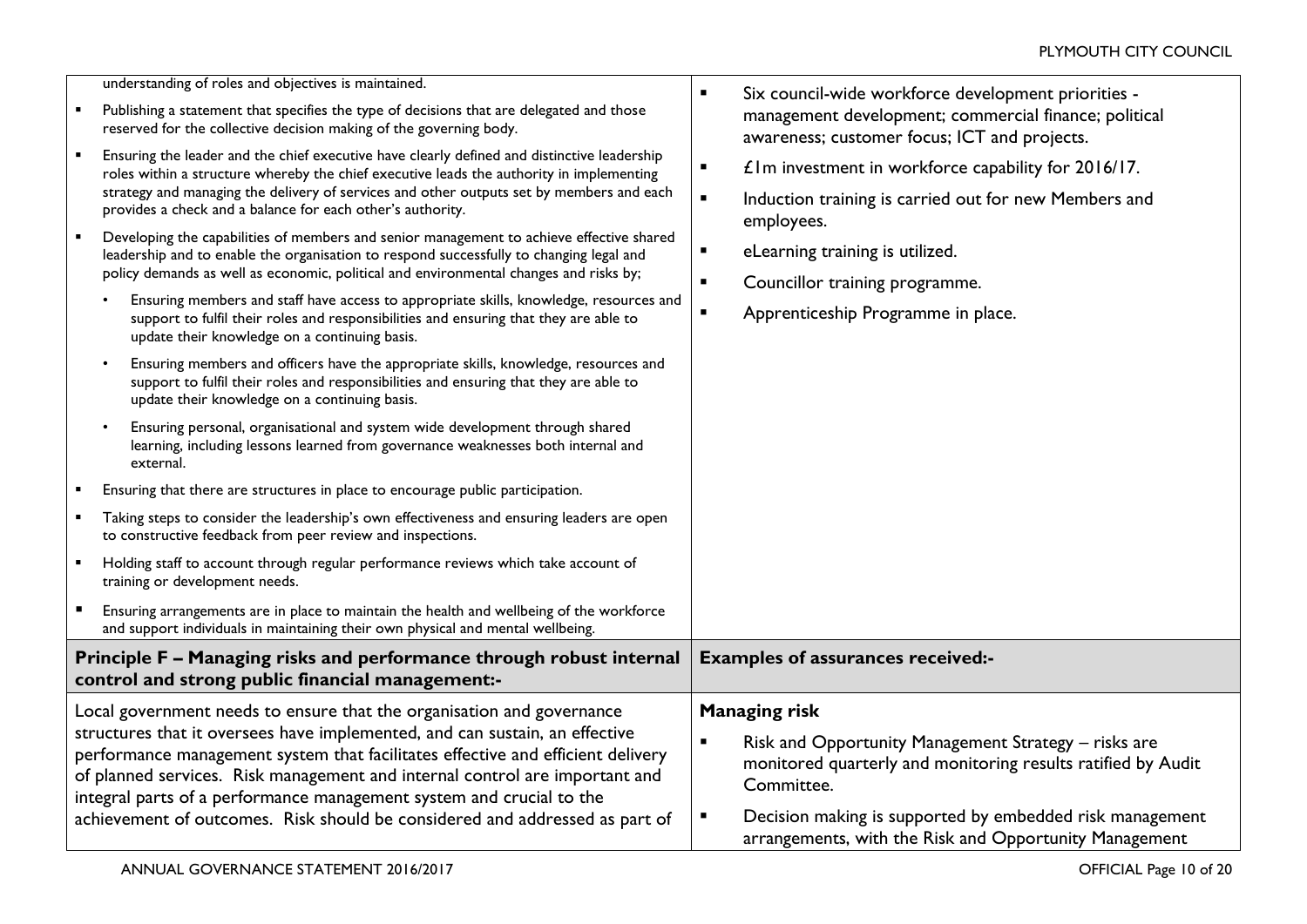all decision making activities. A strong system of financial management is essential for the implementation of policies and the achievement of intended outcomes, as it will enforce financial discipline, strategic allocation of resources, efficient service delivery, and accountability. It is also essential that a culture and structure for scrutiny is in place as a key part of accountable decision making, policy making and review. A positive working culture that accepts, promotes and encourages constructive challenge is critical to successful scrutiny and successful delivery. Importantly, this culture does not happen automatically, it requires repeated public commitment from those in authority. Behaviours and actions that demonstrate good governance in practice:-

### **Managing risk**

- Recognising that risk management is an integral part of all activities and must be considered in all aspects of decision making.
- Implementing robust and integrated risk management arrangements and ensuring that they are working effectively.
- Ensuring that responsibilities for managing individual risks are clearly allocated.

### **Managing performance**

- Monitoring service delivery effectively including planning, specification, execution and independent post implementation review.
- Making decisions based on relevant, clear objective analysis and advice pointing out the implications and risks inherent in the organisation's financial, social and environmental position and outlook.
- Ensuring an effective scrutiny or oversight function is in place which encourages constructive challenge and debate on policies and objectives before, during and after decisions are made thereby enhancing the organisation's performance and that of any organisation for which it is responsible (or, for a committee system). Encouraging effective and constructive challenge and debate on policies and objectives to support balance and effective decision making.
- **Providing members and senior management with regular reports on service delivery plans** and on progress towards outcome achievement.
- Ensuring there is consistency between specification stages (such as budgets) and post implementation reporting (e.g. financial statements).

### **Robust internal control**

Aligning the risk management strategy and policies on internal control with achieving the

Strategy and Policy Statement reviewed annually.

- **EXECT:** Risks are considered quarterly by Corporate Management Team, Cabinet and Audit Committee.
- **Risk and Opportunity Management Annual Report.**
- Risk Management eLearning for staff.
- The internal audit plan is based on the high risks reported within the risk and opportunity registers.
- |oint integrated risk management framework between Plymouth City Council and NEW Devon CCG.
- **Health, Safety & Wellbeing Steering Group.**

# **Managing performance**

- **Key performance indicators.**
- **Staff appraisal system.**
- **Monitor pledges.**
- **EXECO CORPORATE Plan Performance Framework.**

# **Robust internal control**

- **The Constitution makes it clear that management have the** responsibility for operating a sound system of internal control. Internal Audit collaboratively works with services to make recommendations around improvement to the control environment.
- **The Council's arrangements for providing economy, efficiency** and effectiveness are reviewed by the external auditors on an annual basis. Their Annual Report provides a summary of the activity undertaken during the year.
- An effective Audit Committee is in place whose purpose is to provide independent assurance of the adequacy of the internal control environment, and to oversee the financial reporting process. The Audit Committee has two independent members.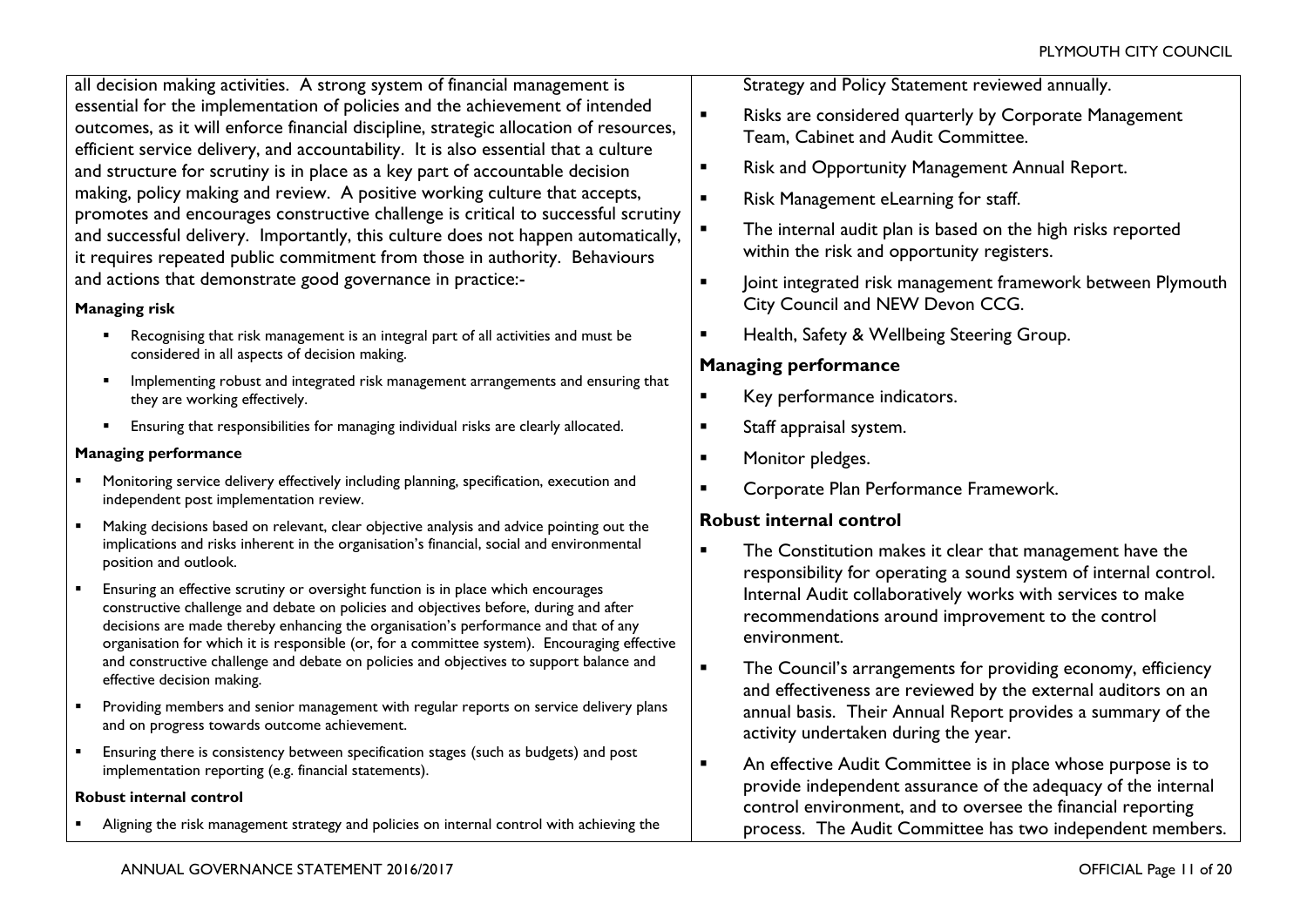objectives.

- Evaluating and monitoring the authority's risk management and internal control on a regular basis.
	- Ensuring effective counter fraud and anti-corruption arrangements are in place.
	- Ensuring additional assurance on the overall adequacy and effectiveness of the framework of governance, risk management and control is provided by the internal auditor.
	- Ensuring an audit committee or equivalent group or function which is independent of the executive and accountable to the governing body;
- Provides a further source of effective assurance regarding arrangements for managing risk and maintaining an effective control environment.
- **That is recommendations are listened to and acted upon.**

### **Managing data**

- Ensuring effective arrangements are in place for the safe collection, storage, and use and sharing of data, including processes to safeguard personal data.
- Ensuring effective arrangements are in place and operating effectively when sharing data with other bodies.
- Reviewing and auditing regularly the quality and accuracy of data used in decision making and performance monitoring.

### **Strong public financial management**

 Ensuring financial management supports both long term achievement of outcomes and short-term financial and operational performance.

Ensuring well-developed financial management is integrated at all levels of planning and control, including management of financial risks and controls.

**The Chief Internal Auditor supports the Audit Committee and** reviews its effectiveness on an annual basis.

### **Managing data**

- **Information Lead Officer Group in place to direct work streams** within the overall governance of information assets.
- **Information Governance Manager and Corporate Records** Manager in post.
- **EXECUTE:** Management of Information Security Forum in place to ensure there is clear direction and visible management support for security initiatives.
- **Information Security eLearning for staff.**

# **Strong public financial management**

- **The system of internal financial control is based upon a** framework of regular management information, financial regulations, administrative procedures and a structure of delegation and accountability. The Medium Term Financial Strategy is updated each year and includes a risk assessment of budget option; the Medium Term Financial Strategy is agreed by Full Council.
- Medium Term Financial Strategy focuses on taking a view to 2019/20 of the range of major issues affecting the resources of Plymouth City Council.
- **The Chief Finance Officer (s.151 officer), as documented in the** Constitution, has responsibility for ensuring that appropriate advice is given on all financial matters, for keeping proper financial records and accounts, and maintaining an effective system of internal financial control.

| Principle $G$ – Implementing good practices in transparency, reporting $\vert$ Examples of assurances received:-<br>and audit to deliver effective accountability: |                                            |
|--------------------------------------------------------------------------------------------------------------------------------------------------------------------|--------------------------------------------|
| Accountability is about ensuring that those making decisions and delivering                                                                                        | Implementing good practice in transparency |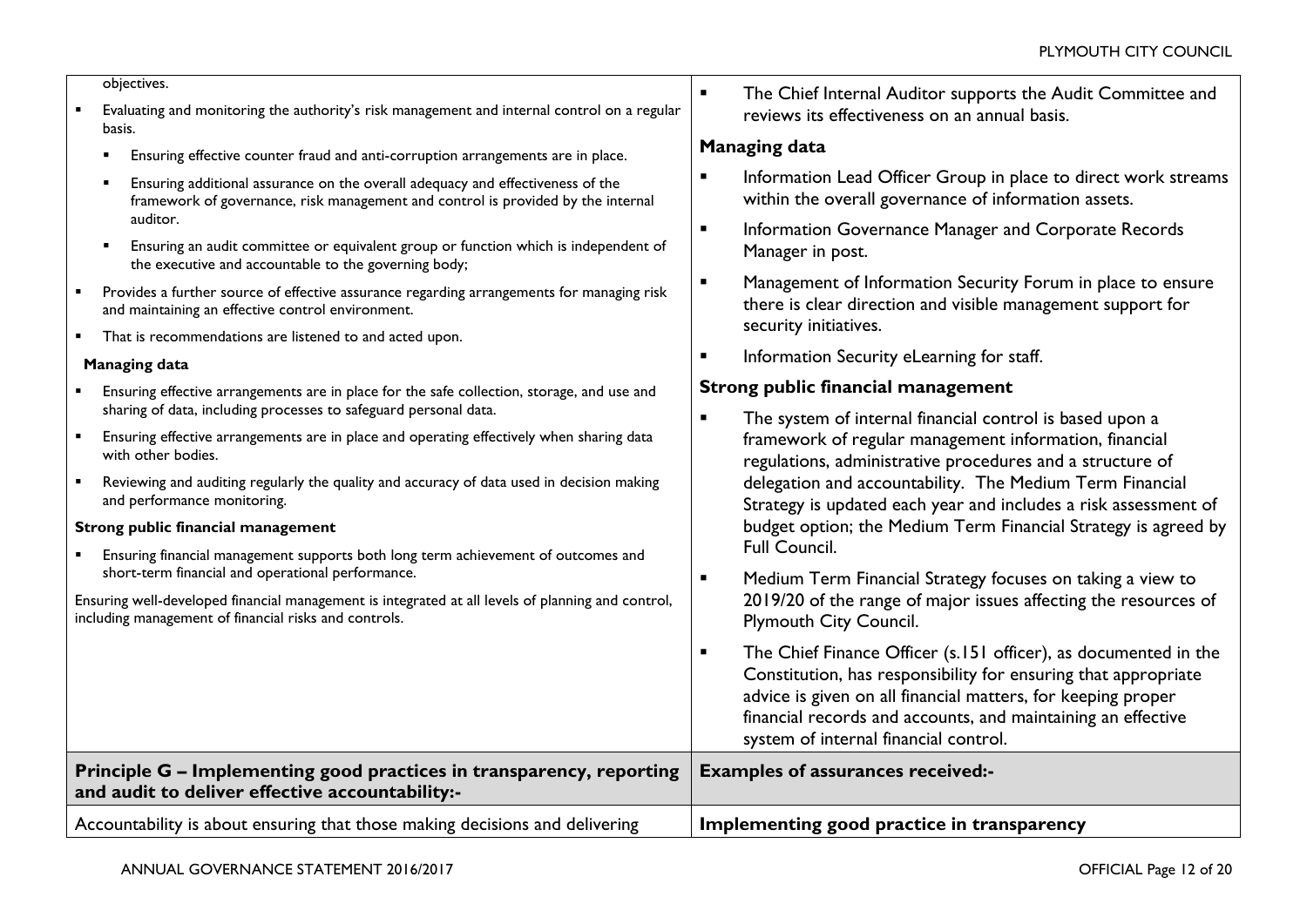services are answerable for them. Effective accountability is concerned not only with reporting on actions completed, but also ensuring that stakeholders are able to understand and respond as the organisation plans and carries out its activities in a transparent manner. Both external and internal audit contribute to effective accountability. Behaviours and actions that demonstrate good governance in practice:-

### **Implementing good practice in transparency**

- Writing and communicating reports for the public and other stakeholders in an understandable style appropriate to the intended audience and ensuring that they are easy to access and interrogate.
- Striking a balance between providing the right amount of information to satisfy transparency demands and enhance public scrutiny while not being too onerous to provide and for users to understand.

### **Implementing good practices in reporting**

- Reporting at least annually on performance, value for money and the stewardship of its resources.
- **Ensuring members and senior management own the results reported**
- Ensuring robust arrangements for assessing the extent to which the principles contained in the Framework have been applied and publishing the results on this assessment including an evidence to demonstrate good governance (annual governance statement).
- Ensuring that the framework is applied to jointly managed or shared service organisations as appropriate.
- Ensuring the performance information that accompanies the financial statements is prepared on a consistent and timely basis and the statements allow for comparison with other similar organisations.

#### **Assurance and effective accountability**

- Ensuring that recommendations for corrective action made by external audit are acted upon.
- **Ensuring an effective internal audit service with direct access to members is in place,** providing assurance with regard to governance arrangements and that recommendations are acted upon.
- Welcoming peer challenge, reviews and inspections from regulatory bodies and implementing recommendations.
- Gaining assurance on risks associated with delivering services through third parties and that
- **The Local Safeguarding of Children Board has full partner** engagement and its work and records are published and accessible.
- **The Adult Safeguarding Board has full partner engagement and** its work and records are published and accessible.
- **EXECOMMITTEE EXECUTE:** Committee agendas and minutes (Part I) are published on the Council's website.

# **Implementing good practices in reporting**

- **The Annual Report communicates Council's activities and** achievements, its financial position and performance.
- **EVERT** Every year the Scrutiny Board publishes a report on the achievements of the scrutiny function. The report is approved by the board and seen by the Council.
- **EXECO FORM COLPERT** Corporate Plan Performance Framework in place.

# **Assurance and effective accountability**

- **Internal and External Audit findings are reported to Audit** Committee.
- **EXTERNAL Annual Governance Statement reviewed by External Auditors**
- **EXECOMEDIATE:** The Audit Committee monitor and review the council's corporate governance arrangements, financial reporting, internal control system, risk management system and internal and external audit functions.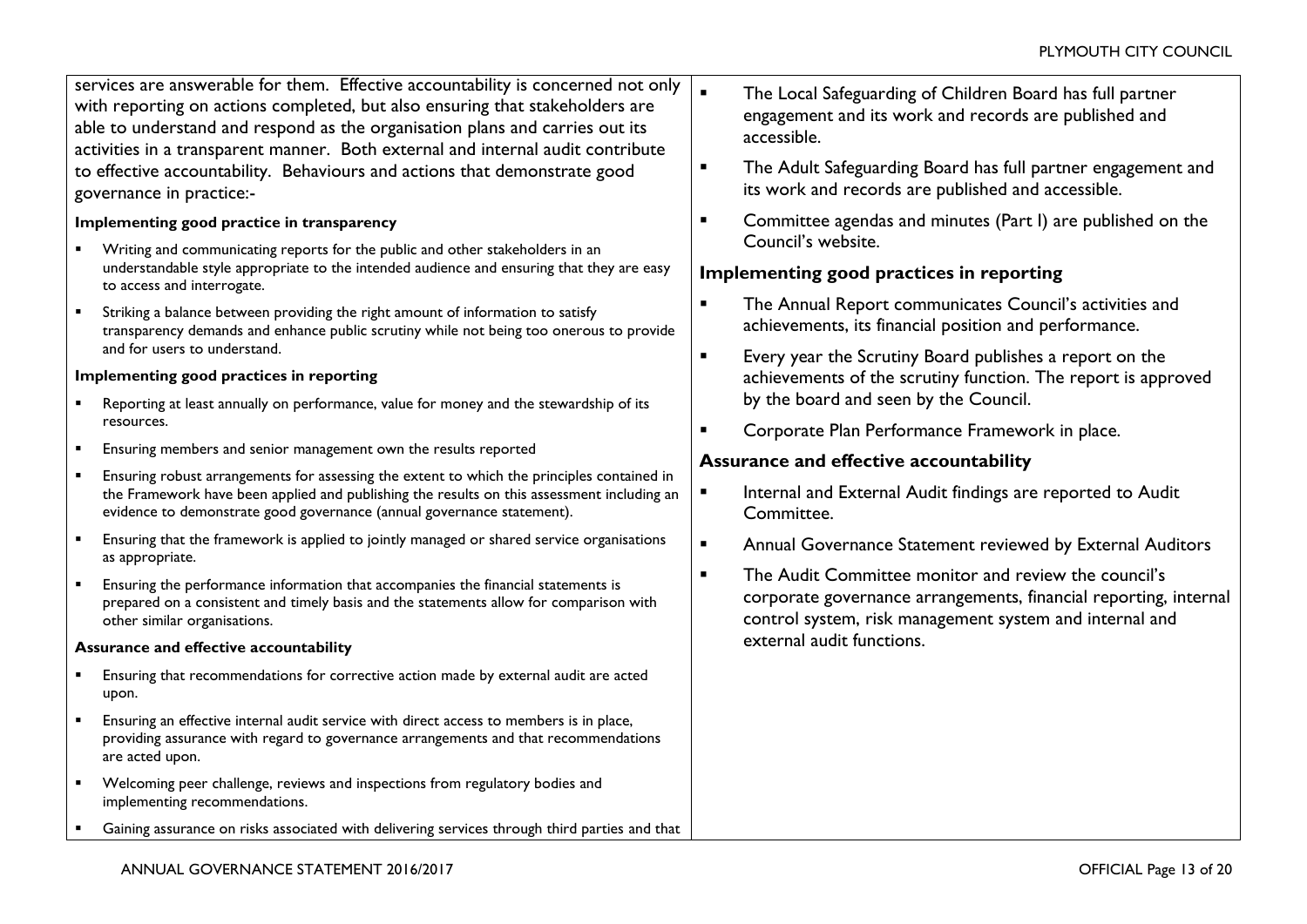| this is evidenced in the annual governance statement.                                    |  |
|------------------------------------------------------------------------------------------|--|
| Ensuring that when working in partnership, arrangements for accountability are clear and |  |
| the need for wider public accountability has been recognised and met.                    |  |

# **5. Review of Effectiveness**

Plymouth City Council has responsibility for conducting, at least annually, a review of the effectiveness of its governance framework including the system of internal control. The review of effectiveness is informed by the work of the executive managers within the authority who have responsibility for the development and maintenance of the governance environment, the head of internal audit's annual report, and also by comments made by the external auditors and other review agencies and inspectorates.

The Council is subject to a number of audits and inspections. These help to inform the development of a strong control environment and to develop risk management processes. The Council has an established Risk and Opportunity Management Policy.

In reviewing the current control environment, reports issued by external bodies (Audit and Inspection) and reports produced by Internal Audit (Devon Audit Partnership) have been reviewed to ensure that a comprehensive assessment of the current control issues has been made and that all potential areas of significant risk are being addressed within the internal control environment.

Directors complete an Assurance Questionnaire reviewing the control environment within their Department and the results of the questionnaires have been used to inform the assessment of significant governance issues for the Council.

We have been advised on the implications of the result of the review of the effectiveness of the governance framework by the audit committee and that the arrangements continue to be regarded as fit for purpose in accordance with the governance framework. The areas already addressed and those to be specifically addressed with new actions planned are outlined below.

### **6. Risk Management**

The Council records the significant risks identified as potential threats to the delivery of its objectives within Strategic and Operational risk and opportunity registers and incorporate mitigation controls within action plans. Risks are formally monitored alternately every six months and reported to Corporate Management Team, Cabinet (for Strategic risks) and Audit Committee.

# **7. Areas of Significant Governance**

A key element of the annual governance review process is also to identify any significant internal control issues. The Council has adopted the approach recommended by CIPFA which has identified what may be considered generally as a significant issue. These criteria are:

- The issue has the potential to seriously prejudice or prevent achievement of a principal objective;
- The issue may result in a need to seek additional funding to allow it to be resolved;
- The issue has the potential to result in significant diversion of resources from another aspect of the business;
- The issue may lead to a material impact on the accounts;
- The issue, or its impact, may attract significant interest or seriously damage the reputation of the Council;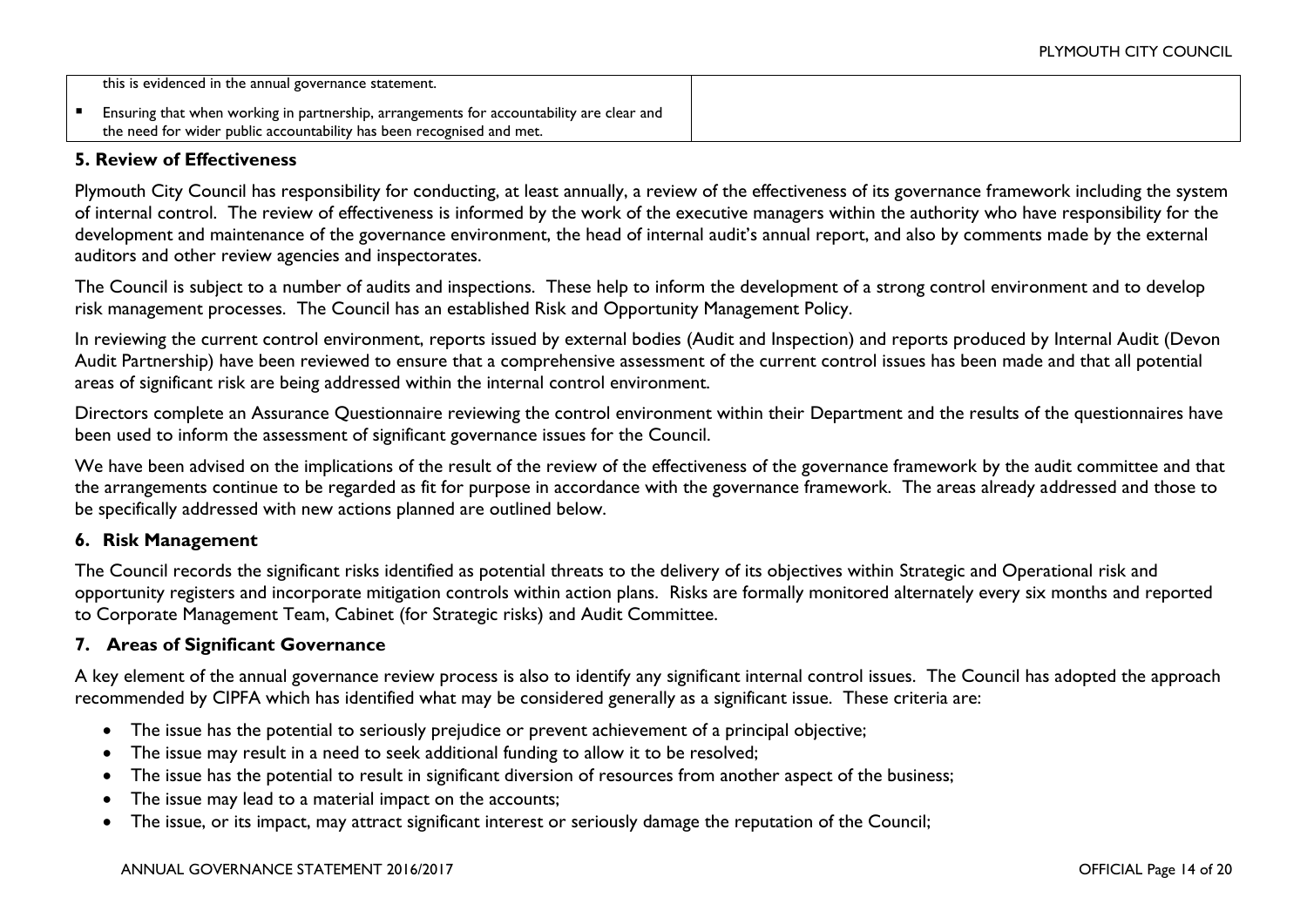- The issue may result in formal action being taken by the Section 151 Officer and/or the Monitoring Officer;
- The audit committee, or equivalent, has advised that it should be considered significant for this purpose, or
- The Head of Internal Audit has reported on it as significant in the annual opinion on the internal control environment.

This table describes the areas where significant governance is required for matters carried forward from 2015/16 and identified during 2016/17:

| <b>Key Governance Area</b>                                                          | <b>Lead Officer</b>                | <b>Description</b>                                                                                                                                                                                                                                                                                                                                                                                                                                                                                                                                                                                                                                                                                                                                                                                                                                                                                                                                                                                                                                                                                                                                                                                                                             | <b>Reporting</b><br><b>Through</b> |
|-------------------------------------------------------------------------------------|------------------------------------|------------------------------------------------------------------------------------------------------------------------------------------------------------------------------------------------------------------------------------------------------------------------------------------------------------------------------------------------------------------------------------------------------------------------------------------------------------------------------------------------------------------------------------------------------------------------------------------------------------------------------------------------------------------------------------------------------------------------------------------------------------------------------------------------------------------------------------------------------------------------------------------------------------------------------------------------------------------------------------------------------------------------------------------------------------------------------------------------------------------------------------------------------------------------------------------------------------------------------------------------|------------------------------------|
| Delivery of The Plymouth and South West Devon<br>Joint Local Plan and Plymouth Plan | Strategic<br>Director for<br>Place | The concept of a single strategic plan for Plymouth was conceived in<br>September 2012, when Cabinet approved a report setting out an innovative<br>approach to the review of the City Council's adopted Core Strategy, taking<br>the city's statutory development plan forward within the context of the<br>government's new Local Plan system. This established the foundations for<br>preparing the new Plymouth and South West Devon Joint Local Plan and<br>explained how it will provide an integrated and holistic long term plan as to<br>how the city and surrounding area will change between 2012 and 2031.<br>The Joint Local Plan (JLP) covers the local authority areas of Plymouth City<br>Council, South Hams District Council and West Devon Borough Council.<br>The JLP and the Plymouth Plan provides a strategic policy framework for<br>both people and place. The creation of sustainable communities, and the<br>theme of providing quality of life for everyone in the city, runs through the<br>heart of the plans, providing an effective and integrated strategic framework<br>for addressing and responding to issues such as community safety,<br>community cohesion, child poverty and equalities and diversity. | Cabinet                            |
|                                                                                     |                                    | Assurance Statement: Given that the Plan contains the Council's emerging Local Plan it must follow the statutory process for producing a Local Plan, including<br>further consultation processes and eventually being considered by an independent Planning Inspector at an examination. The Plan will be considered against<br>national regulations and guidance contained in the National Planning Policy Framework (NPPF) and National Planning Practice Guidance (NPPG). A Joint Member<br>Steering Group is in place to ensure that key decisions needing to be made are taken back to the individual local authorities. The decision to move to a joint local                                                                                                                                                                                                                                                                                                                                                                                                                                                                                                                                                                            |                                    |

plan (JLP) for Plymouth, South Hams and West Devon means that some consequential amendments will be required to the Plymouth Plan. The need to amend the Plymouth Plan also presents an opportunity to update the policies, reflecting new and updated evidence / data (where this is available), together with emerging priorities for the City Council and its partners.

| Delivering Council services within the envelope of Interim Joint    | Strategic             | The Council continues the Transformation Programme which is improving           | Transformation   |
|---------------------------------------------------------------------|-----------------------|---------------------------------------------------------------------------------|------------------|
| the resources provided in 2017-19 Medium Term                       |                       | efficiency and reducing costs whilst still delivering benefits to the customer. | Portfolio Board; |
| <b>Financial Strategy (MTFS)</b>                                    | Director for          | Significant savings are focused in three key programmes:-                       | Scrutiny Panels  |
| $\vert$ - The Council needs to deliver £37m of efficiencies $\vert$ | $\mid$ Transformation | $\cdot$ Growth, Assets and Municipal Enterprise (GAME2) – This programme is     | and Cabinet      |
| over the next three financial years to 2019-2020                    | $ $ & Change          | investing in accelerating Plymouth's economic growth, which will raise          |                  |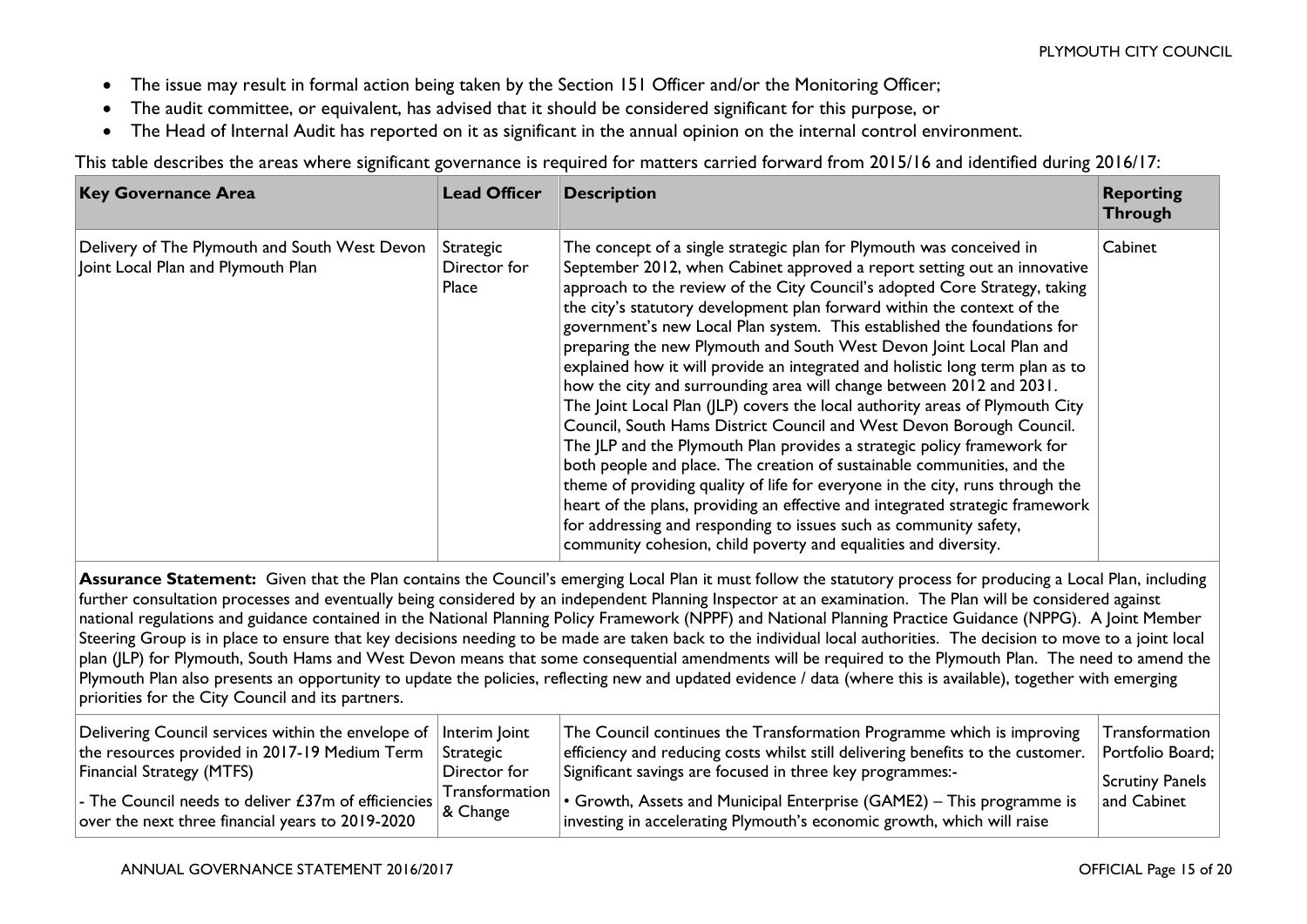| <b>Key Governance Area</b> | <b>Lead Officer</b> | <b>Description</b>                                                                                                                                                                                                                                                                                                                                                                              | <b>Reporting</b><br><b>Through</b> |
|----------------------------|---------------------|-------------------------------------------------------------------------------------------------------------------------------------------------------------------------------------------------------------------------------------------------------------------------------------------------------------------------------------------------------------------------------------------------|------------------------------------|
|                            |                     | income through business rates and Council tax. It includes a wide range of<br>initiatives to create more jobs and deliver more homes in Plymouth, guided<br>by the Plymouth Plan and the Plan for Homes. We are also maximising the<br>opportunities to increase income by making best use of our assets and<br>taking a more commercial approach to the way we commission and run<br>services. |                                    |
|                            |                     | • One System, One Aim - This programme emphasises the need for<br>preventative and early intervention services to improve health, thus<br>reducing demand for services in the longer term to develop a sustainable<br>system.                                                                                                                                                                   |                                    |
|                            |                     | • Transforming the Corporate Centre - This programme has been<br>established to define and deliver an organisational service centre to deliver<br>universal services and transactions with consistency and commonality,<br>including delivery of digital service transformation across the entire<br>organisation to enable channel shift and process.                                          |                                    |

**Assurance Statement:** The Council adopted a Medium Term Financial Strategy for 2017/18 to 2019/20 in November 2016, with requirements and resources based on delivering against the vision and themes set out in the Corporate Plan. The MTFS links the revenue budget, capital programme and treasury management strategy and is based on a set of financial principles and objectives and is refreshed and updated on a regular basis. The Council work with treasury management advisors to fully understand the treasury management impact of Britain's exit form the EU. The Corporate Plan allows the council to continue to manage its commitments within the revenue and capital envelope agreed. Due to transformation savings the Council has overcome the £65m gap identified in 2013.

| Reducing Health Inequalities to prevent our<br>poorest residents continuing to live shorter lives<br>as well as more years in ill health. | Director of<br>Public Health | Reducing inequalities particularly in health and between communities is a<br>long term priority for the City Council to support the delivery of the vision<br>for Plymouth where an outstanding quality of life is enjoyed by everyone.<br>'Thrive Plymouth' framework was adopted by full council with links to the<br>Plymouth Plan and Integrated Commissioning Strategies which provides a<br>good foundation to achieve prevention in all services and decision making<br>processes. We are working with major employers to embed an<br>understanding and focus to reduce health inequalities reaching thousands of<br>employees and children and young people via schools. | Health &<br>Wellbeing<br>Board |
|-------------------------------------------------------------------------------------------------------------------------------------------|------------------------------|----------------------------------------------------------------------------------------------------------------------------------------------------------------------------------------------------------------------------------------------------------------------------------------------------------------------------------------------------------------------------------------------------------------------------------------------------------------------------------------------------------------------------------------------------------------------------------------------------------------------------------------------------------------------------------|--------------------------------|
|-------------------------------------------------------------------------------------------------------------------------------------------|------------------------------|----------------------------------------------------------------------------------------------------------------------------------------------------------------------------------------------------------------------------------------------------------------------------------------------------------------------------------------------------------------------------------------------------------------------------------------------------------------------------------------------------------------------------------------------------------------------------------------------------------------------------------------------------------------------------------|--------------------------------|

**Assurance Statement:** The Sustainability and Transformation Plan (STP) is a strategic plan that covers the whole of wider Devon, including Plymouth, Devon and Torbay. The three top tier Local Authorities, two Clinical Commissioning groups (NEW Devon CCG and South Devon and Torbay CCG) and all the organisations covered by these CCGs are included in this footprint. The Collaborative Board supports the STP Board and is attended by the Leader and Chief Executive and there have been a number of meetings across wider Devon involving Overview and Scrutiny.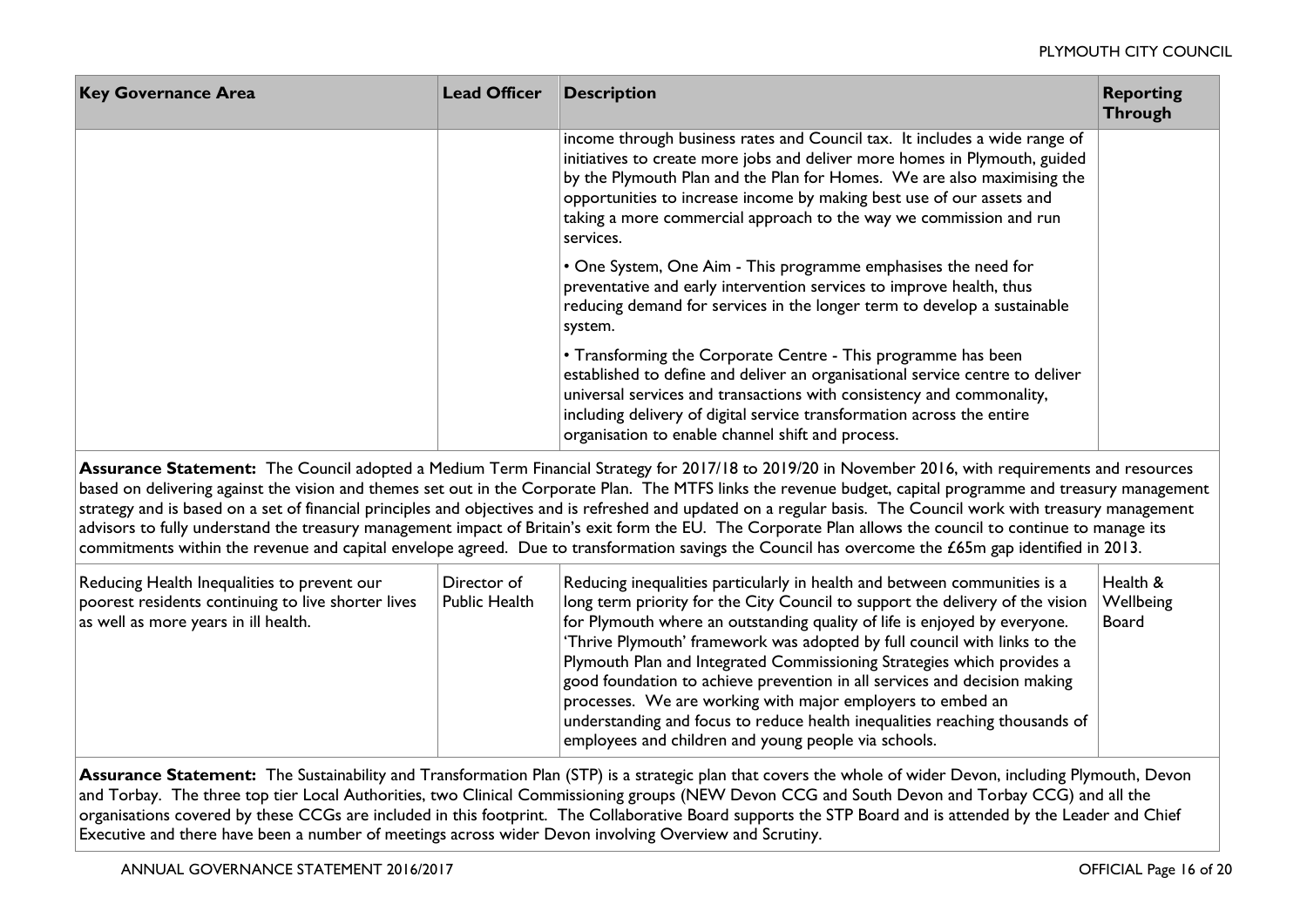| <b>Key Governance Area</b>                                                                                                                                                                                                                                                                                                                                                                                                                                                                                                                                                                                                                                                  | <b>Lead Officer</b>                 | <b>Description</b>                                                                                                                                                                                                                                                                                                                                                                                                                                                                                                                                                                                                                                       | <b>Reporting</b><br><b>Through</b>            |
|-----------------------------------------------------------------------------------------------------------------------------------------------------------------------------------------------------------------------------------------------------------------------------------------------------------------------------------------------------------------------------------------------------------------------------------------------------------------------------------------------------------------------------------------------------------------------------------------------------------------------------------------------------------------------------|-------------------------------------|----------------------------------------------------------------------------------------------------------------------------------------------------------------------------------------------------------------------------------------------------------------------------------------------------------------------------------------------------------------------------------------------------------------------------------------------------------------------------------------------------------------------------------------------------------------------------------------------------------------------------------------------------------|-----------------------------------------------|
| Safeguarding children and protecting them from<br>the risk of harm                                                                                                                                                                                                                                                                                                                                                                                                                                                                                                                                                                                                          | Strategic<br>Director for<br>People | Every council has to set up a Safeguarding Children Board responsible for<br>improving the wellbeing of children in the area. The boards are multi-<br>agency and include representatives from partner organisations.                                                                                                                                                                                                                                                                                                                                                                                                                                    | Plymouth<br>Safeguarding<br>Children Board    |
| Assurance Statement: Plymouth Safeguarding Children Board (PSCB) coordinates the work of everyone on the board to safeguard and promote the welfare of<br>children in Plymouth and publishes policies and procedures for child protection. The Board has an independent Chair, (someone who doesn't work for social<br>services) who works closely with the Director of Children's Services. The corporate Safeguarding Children Improvement Plan will be informed by self-assessment<br>to include an assurance test. The Transformation Programme has risk registers for each work stream.                                                                                |                                     |                                                                                                                                                                                                                                                                                                                                                                                                                                                                                                                                                                                                                                                          |                                               |
| Public Sector organisations across the country are<br>facing unprecedented challenges and pressures due<br>to an aging population, increasing complexity of<br>need and the requirement to deliver better<br>services with less public resource. Plymouth and<br>Devon also face a particular financial challenge<br>because of the historic pattern of provision and<br>pockets of deprivation and entrenched health<br>inequalities. In order to meet the challenges facing<br>Plymouth and support the wider challenged health<br>economy work, New Devon CCG and Plymouth<br>City Council have established a joint programme<br>of work known as 'One System, One Aim'. | Strategic<br>Director for<br>People | Plymouth City Council and NHS Northern Eastern and Western Devon<br>Clinical Commissioning Group (NEW Devon CCG) formed an integrated<br>commissioning function on 1 April 2015, bringing together over £462<br>million of Plymouth City Council and NEW Devon CCG funding working<br>towards a single commissioning approach, an integrated fund, and risk and<br>benefit sharing agreements in order to deliver health and wellbeing services<br>across the city. An integrated risk management framework is in place and<br>the risk register aligns risks to the corporate objectives arising from the<br>One System One Aim transformation project. | Health &<br>Wellbeing<br>Board and<br>Cabinet |
| Assurance Statement: A Section 75 agreement is in place across Plymouth City Council and NEW Devon CCG which covers the integrated fund of £462m,<br>this includes the whole of the People Directorate budget and the Public Health commissioning budget. The Partners have established the Plymouth & West Devon<br>Integrated Commissioning Board (PWICB) to provide oversight and leadership for delivery of the integrated commissioning function. PWICB is based on a joint<br>working group structure and will ensure compliance with each Partner's Constitutions, standards of clinical and corporate governance and management and                                 |                                     |                                                                                                                                                                                                                                                                                                                                                                                                                                                                                                                                                                                                                                                          |                                               |

behavioural standards expected. The Health and Well Being Board will provide strategic oversight of partnership working between the Partners and shall make recommendations to the Partners as to any actions it considers necessary.

| Potential negative impact of the various elements<br>of Welfare Reform changes on addressing our<br>priorities. Overall the changes will result in a | Strategic<br>Director for<br>People | One of the main opportunities created by welfare reform impacts is the<br>amount of prospects and openings for joint and co-operative working $-$<br>many agencies and departments have come together to work with the |  |
|------------------------------------------------------------------------------------------------------------------------------------------------------|-------------------------------------|------------------------------------------------------------------------------------------------------------------------------------------------------------------------------------------------------------------------|--|
| significant financial loss to individuals and families                                                                                               |                                     | Council including DWP and Crime Prevention Officers. Working towards                                                                                                                                                   |  |
| across the Peninsula, with associated impacts on                                                                                                     |                                     | minimising impacts of welfare reform helps the Council understand its                                                                                                                                                  |  |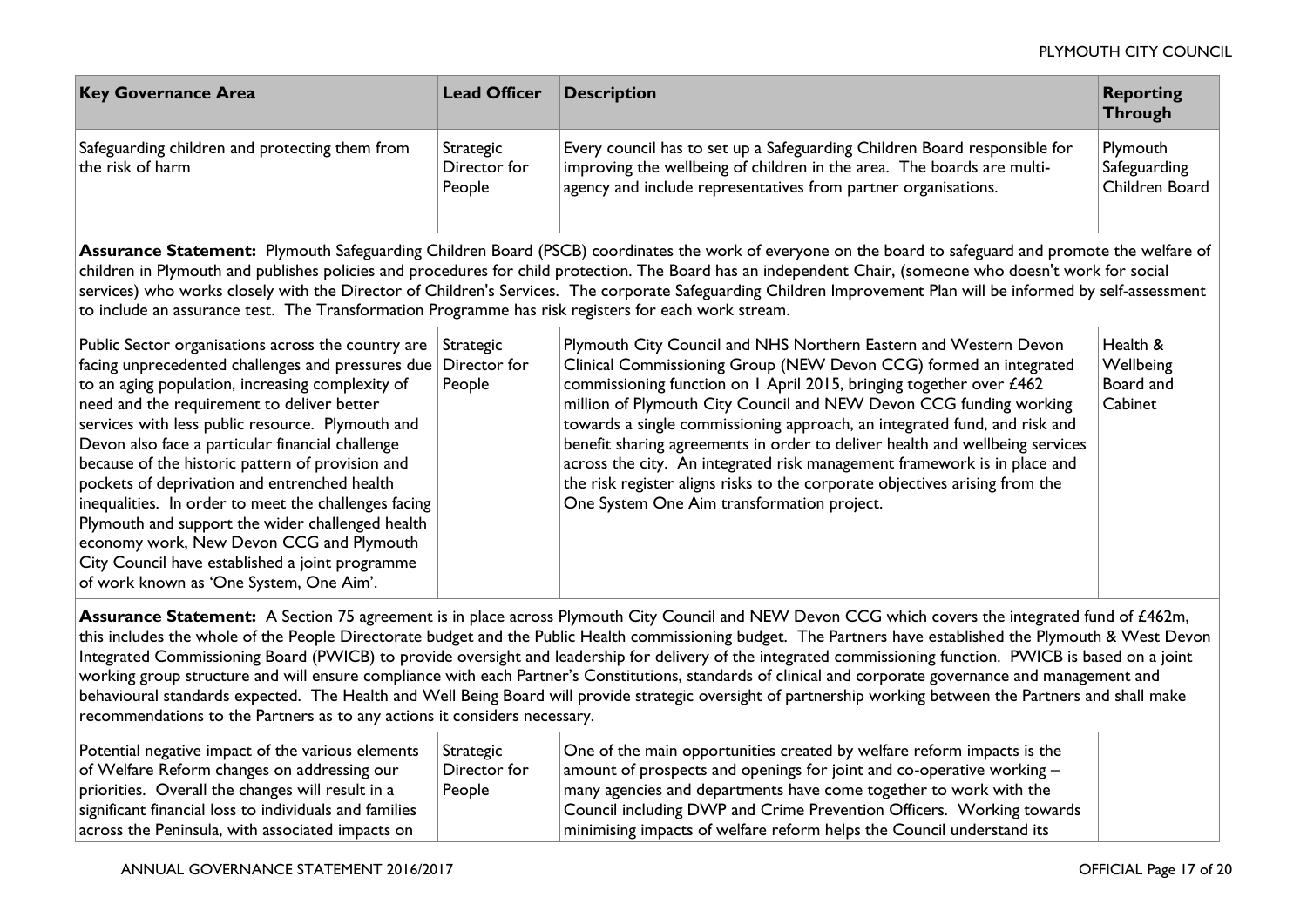| <b>Key Governance Area</b>                                                                                                                                                                                                                                                                                                                                                                                                                                                                                                                                                                           | <b>Lead Officer</b>                                                        | <b>Description</b>                                                                                                                                                                                                                                                                                                                                                                                                                                                                                                                                                                                                                                                                                 | <b>Reporting</b><br><b>Through</b> |
|------------------------------------------------------------------------------------------------------------------------------------------------------------------------------------------------------------------------------------------------------------------------------------------------------------------------------------------------------------------------------------------------------------------------------------------------------------------------------------------------------------------------------------------------------------------------------------------------------|----------------------------------------------------------------------------|----------------------------------------------------------------------------------------------------------------------------------------------------------------------------------------------------------------------------------------------------------------------------------------------------------------------------------------------------------------------------------------------------------------------------------------------------------------------------------------------------------------------------------------------------------------------------------------------------------------------------------------------------------------------------------------------------|------------------------------------|
| communities and services, particularly those that<br>provide support to vulnerable people.                                                                                                                                                                                                                                                                                                                                                                                                                                                                                                           |                                                                            | customer base and the issues they face. The Safer Plymouth Partnership<br>will ensure close monitoring of ongoing work to minimise the impact of<br>welfare reform, and consider what further support it can offer to mitigate<br>any negative effects that may result in/lead to increases in criminal activity,<br>for example serious acquisitive crime, domestic abuse, violent crime and<br>substance misuse and develop and implement interventions to mitigate the<br>impact.                                                                                                                                                                                                               |                                    |
| Assurance Statement: The Safer Plymouth Partnership operates within a statutory framework with responsible authorities expected to work with other local<br>agencies and organisations to develop and implement strategies to tackle crime, disorder, misuse of drugs and other substances and anti-social behaviour.<br>Members that make up Safer Plymouth Partnership are representatives of Plymouth City Council, Devon and Cornwall Police, NHS Clinical Commissioning Group,<br>Devon and Somerset Fire and Rescue, Devon and Cornwall Probation Trust and The Police and Crime Commissioner. |                                                                            |                                                                                                                                                                                                                                                                                                                                                                                                                                                                                                                                                                                                                                                                                                    |                                    |
| The Council not meeting its statutory duty for the Strategic<br>completion of assessments within the deadlines in<br>relation to Deprivation of Liberty (DoLs) referrals.                                                                                                                                                                                                                                                                                                                                                                                                                            | Director for<br>People                                                     | All health and social care staff have a duty to be aware of and comply with<br>the Mental Capacity Act 2005 (MCA) when working with anyone who might Safeguarding<br>struggle to make a decision for themselves about their health or social care<br>needs. This can include dementia, learning disabilities, brain injuries suffered<br>from a stroke or any mental illness which might impair a person's ability to<br>make decisions. Due to an increase in demand resulting from a legal<br>judgement in 2014 which had a national impact, the Council (alongside the<br>majority of authorities) is not meeting its statutory duty for the completion<br>of assessments within the deadlines. | Plymouth<br><b>Adults Board</b>    |
|                                                                                                                                                                                                                                                                                                                                                                                                                                                                                                                                                                                                      |                                                                            | Assurance Statement: Risks are tracked via the risk register and a DoLs action plan is in place to deploy additional resource when required.                                                                                                                                                                                                                                                                                                                                                                                                                                                                                                                                                       |                                    |
| The Council meeting its obligations to keep citizen<br>data secure and provide and display information in<br>line with statutory requirements.                                                                                                                                                                                                                                                                                                                                                                                                                                                       | Interim Joint<br>Strategic<br>Director for<br>Transformation<br>and Change | Information is the raw material used by the Council to plan for and deliver<br>all its services and reducing the risk that describes the availability and quality<br>of information for staff, decision makers and citizen use, as well as the<br>protection of sensitive information is a continuing process. An Information<br>Lead Officer working group comprising of Information Lead Officers from<br>each directorate are responsible for delivery of actions. The group report<br>to a Senior Information Risk Owner who is a member of the senior<br>management team.                                                                                                                     | Audit<br>Committee                 |
| Assurance Statement: The Information Lead Officer working group meet on a bi-monthly basis and a will form part of a Project Board to progress the<br>Information Management project which aims to modernise and streamline information management processes. Interim paper storage solutions have been<br>implemented following the appointment of a Corporate Records Manager.                                                                                                                                                                                                                     |                                                                            |                                                                                                                                                                                                                                                                                                                                                                                                                                                                                                                                                                                                                                                                                                    |                                    |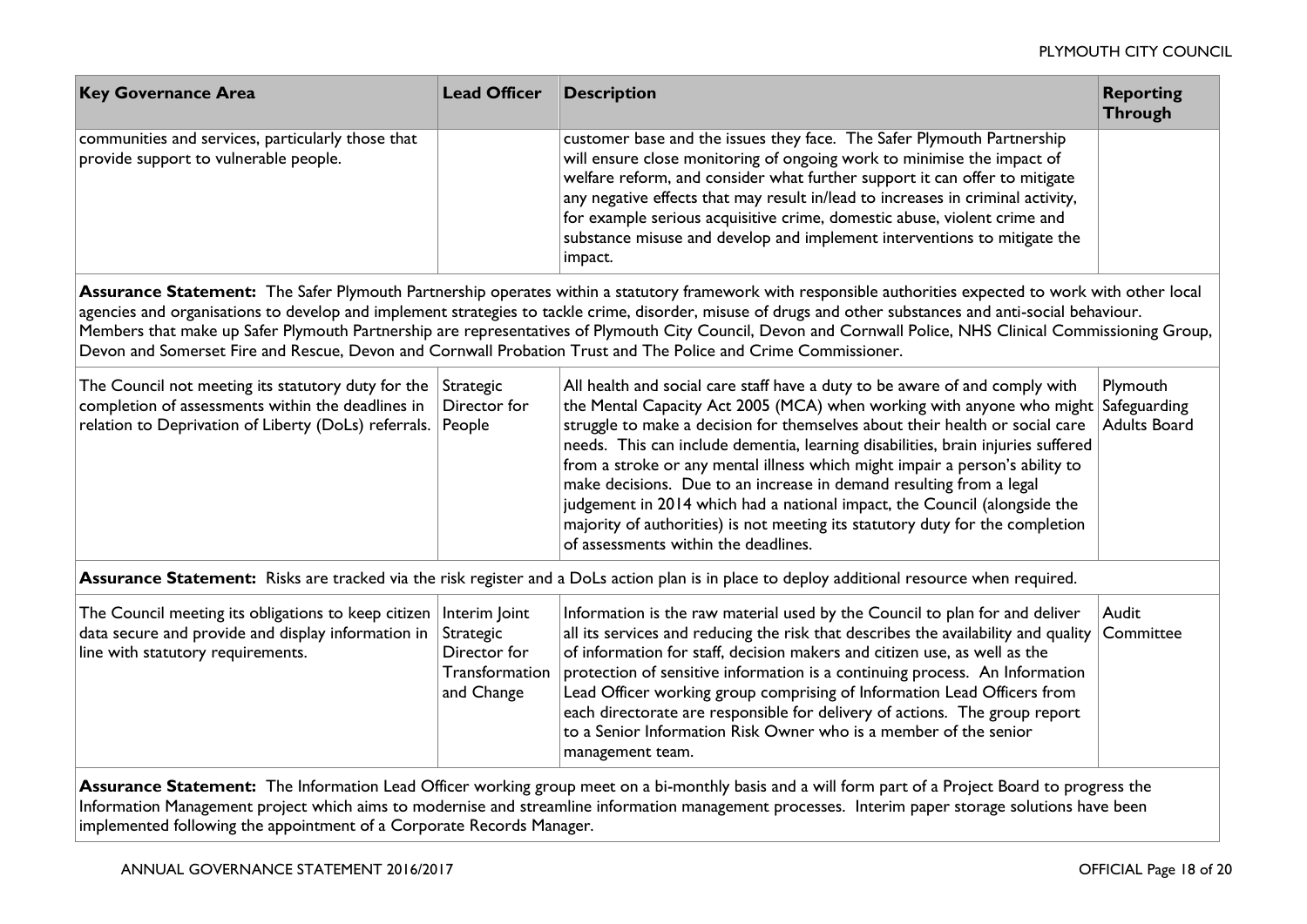| <b>Key Governance Area</b>                                                                                                                                                                                                                                                                                       | <b>Lead Officer</b>   | <b>Description</b>                                                                                                                                                                                                                                                                                                                                                                                                                                                                                                                                                                                                                                                                                                                                                                                                                                                                                                                                                                                                                                                                                                                                                                                                                                                                                                                                                                                                                                                                                                                     | <b>Reporting</b><br><b>Through</b>   |
|------------------------------------------------------------------------------------------------------------------------------------------------------------------------------------------------------------------------------------------------------------------------------------------------------------------|-----------------------|----------------------------------------------------------------------------------------------------------------------------------------------------------------------------------------------------------------------------------------------------------------------------------------------------------------------------------------------------------------------------------------------------------------------------------------------------------------------------------------------------------------------------------------------------------------------------------------------------------------------------------------------------------------------------------------------------------------------------------------------------------------------------------------------------------------------------------------------------------------------------------------------------------------------------------------------------------------------------------------------------------------------------------------------------------------------------------------------------------------------------------------------------------------------------------------------------------------------------------------------------------------------------------------------------------------------------------------------------------------------------------------------------------------------------------------------------------------------------------------------------------------------------------------|--------------------------------------|
| Councils across Devon and Somerset are working<br>with the Local Enterprise Partnership, the National Executive<br>Parks and health partners to develop proposals for<br>Devolution to boost the prosperity of the whole<br>area, referred to as the 'Heart of the South West'.                                  | Assistant Chief       | In the Summer of 2015, Plymouth City Council, together with all the<br>councils across Devon and Somerset worked together to submit a<br>Statement of Intent to Government expressing the desire to explore a<br>Devolution Deal that would transfer powers and funding from central<br>Government, and enable greater influence over a wide range of public<br>service areas. On 25 May 2016, a meeting was held between the leaders of<br>Plymouth City Council, Somerset and Devon County Councils and the<br>Mayor of Torbay Council, with the Secretary of State for Communities and<br>Local Government. At that meeting, the Secretary of State offered to<br>support and open up negotiations for a Devolution Deal, if each council, and<br>the respective MPs covering the area were able to provide evidence of an<br>'in principle' agreement for the creation of a new Combined Authority to<br>administer any Devolution Deal. Negotiations are expected to progress<br>with a draft deal and business case being developed.<br>Assurance Statement: The Heart of the South West (HotSW) comprises of 17 local authorities, two National Parks, the Local Enterprise Partnership and all<br>three Clinical Commissioning Groups who have given their in-principle approval to set up a Combined Authority to support our devolution deal. A governance<br>review is underway which will set out the powers, roles, functions, and operational arrangements for the Combined Authority and propose its relationships with | Cabinet                              |
| and to key delivery partners nationally, locally and with neighbours. This review will form part of the Productivity Plan.                                                                                                                                                                                       |                       |                                                                                                                                                                                                                                                                                                                                                                                                                                                                                                                                                                                                                                                                                                                                                                                                                                                                                                                                                                                                                                                                                                                                                                                                                                                                                                                                                                                                                                                                                                                                        |                                      |
| Delivery of a plan for waste that delivers increased Strategic<br>recycling levels in Plymouth and ensures it meets<br>the PFI targets agreed in the SW Devon Waste<br>Partnership                                                                                                                               | Director for<br>Place | The Council has started to reshape waste services with the optimisation of<br>collection routes early in 2015. The next phase of the transformation of<br>waste management aims to increase household recycling rates to 40% in the Partnership and<br>short term, improve performance levels, and meet the targets in the Energy<br>from Waste partnership contract and to reduce the overall ongoing costs of<br>the service in partnership with our residents. Modernisation of the service<br>will be achieved through a range of interventions that will require changes in<br>attitudes and other adjustments. Good engagement and communications are<br>vital to ensure that the Council brings residents and staff along through this<br>transition. The communications and engagement strategy has been<br>developed and approved by the Project Board.                                                                                                                                                                                                                                                                                                                                                                                                                                                                                                                                                                                                                                                                       | South West<br>Devon Waste<br>Cabinet |
| Assurance Statement: Whilst the majority of recycling initiatives have been delivered they have not achieved desired recycling rates which have recently<br>decreased. New measures are being determined to improve recycling rates and we are engaging with Defra to deliver recycling improvements and monitor |                       |                                                                                                                                                                                                                                                                                                                                                                                                                                                                                                                                                                                                                                                                                                                                                                                                                                                                                                                                                                                                                                                                                                                                                                                                                                                                                                                                                                                                                                                                                                                                        |                                      |

ongoing compliance. The modernisation of Waste and Street Services incorporates the citywide roll out of alternate weekly collections of household waste, and associated interventions to support the increase in recycling across the city.